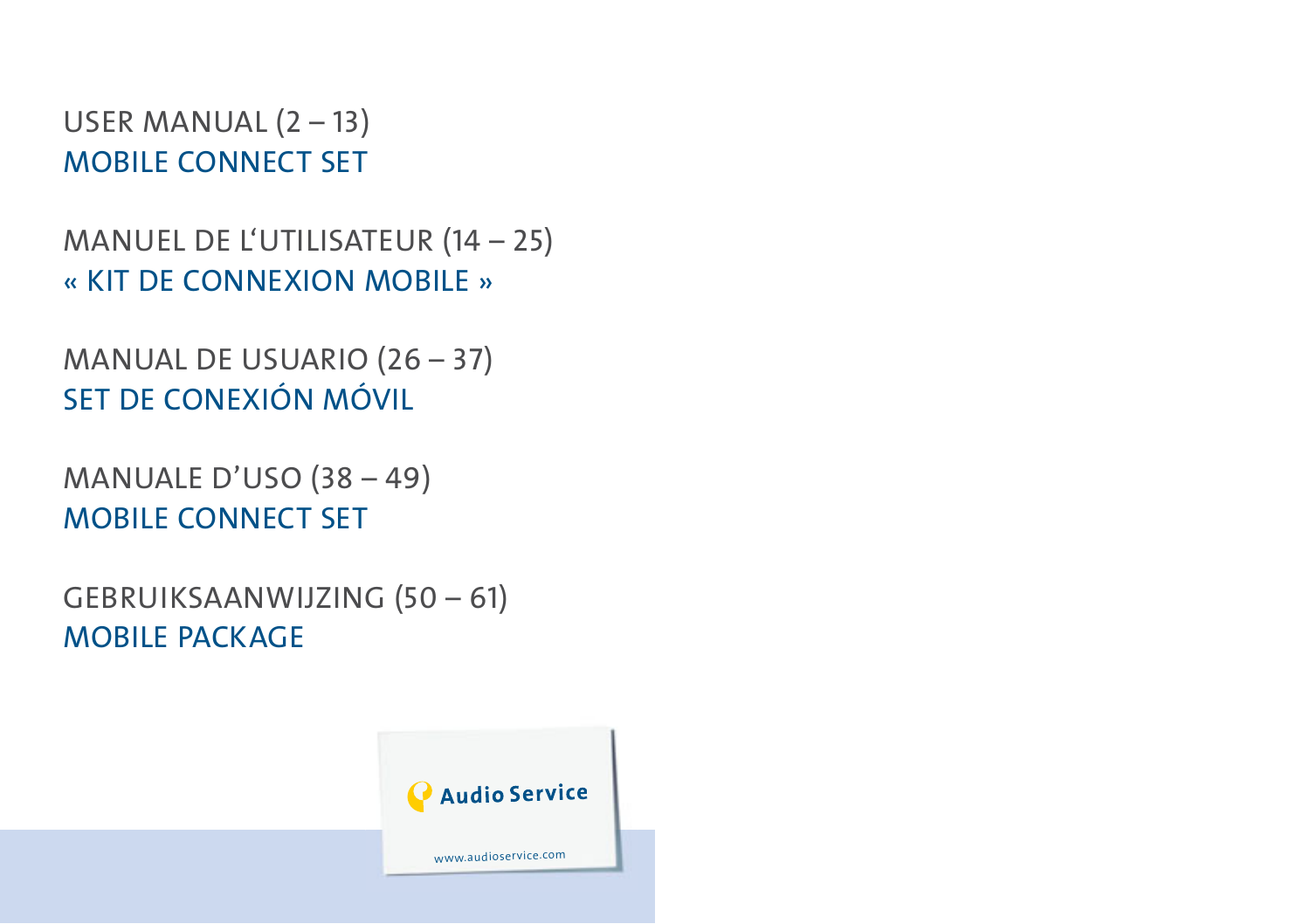This guide gives you an overview of the basic functions of the Mobile Connect Set.

In situations where you are dependent on acoustic signals (e. g. road traffic, operating machines etc.), the hearing systems must not be set exclusively to wireless audio streaming (=Bluetooth mode), i.e. they must not be used as a wireless headset.

## **OPERATING ELEMENTS**



- 1) Display
- 2) Programme buttons
- 3) Volume buttons
- 4) Buttons for phone operation
	- $\cdot$  Press  $\cdot$  to accept a phone call.
	- Press  $\Box$  to end or reject a phone call.
- 5) On/off switch
	- Press  $\Box$  of  $\Box$  for around 5 seconds to switch the Mobile-Connect remote control on/off.
- 6) Microphone opening
- 7) Keylock
- 8) a) Readout mode
	- Shortly press the button
	- b) Hearing systems on/off
		- Hold down the readout button for longer than 5 seconds to switch your hearing systems off.
		- Press a programme button to switch the hearing systems on again.
- 9) Buttons for treble control
	- It is not possible to activate the treble control for Bizz 1 hearing systems.
- 10) 2.5 mm stereo socket
- 11) Socket for charger lead
	- Connect the remote control to a socket with the mains plug.
- 12) Strap with safety catch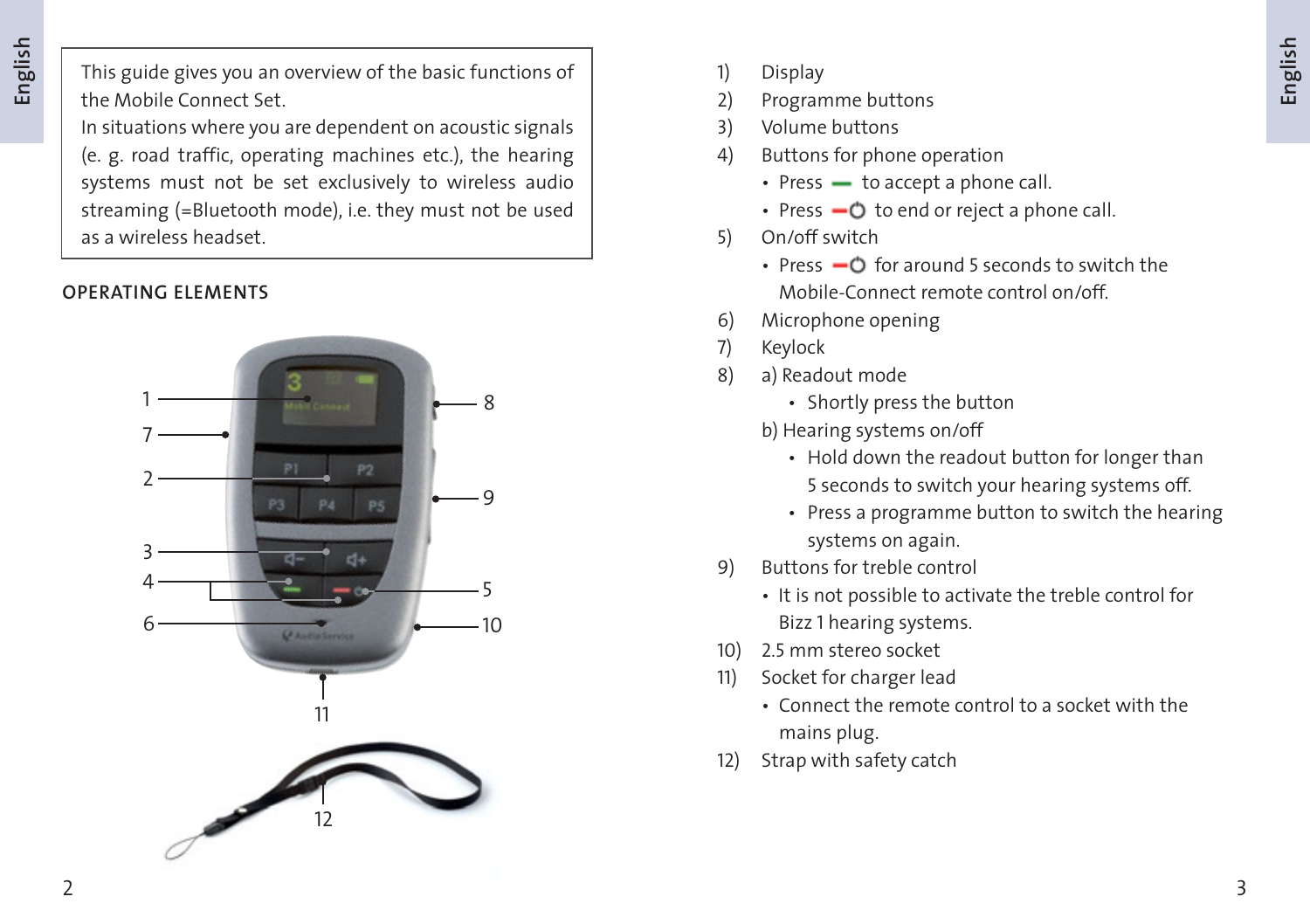| <b>SYMBOLS</b>            |                                                                                                    |
|---------------------------|----------------------------------------------------------------------------------------------------|
| 2                         | Number of active programme                                                                         |
| 暑                         | Remote control is connected to phone,<br>but is not activated                                      |
| E<br>8                    | Bluetooth connection to phone is active                                                            |
| $\blacksquare$ full<br>юı | Remote control battery status full                                                                 |
| $\blacksquare$ empty      |                                                                                                    |
| <b>Lu-I</b> charging      |                                                                                                    |
|                           | Volume up/down                                                                                     |
|                           | Treble up/down                                                                                     |
|                           | Keylock is activated/deactivated                                                                   |
|                           | Incoming call                                                                                      |
|                           | Active call                                                                                        |
|                           | Hearing systems are switched off                                                                   |
|                           | Frror                                                                                              |
| $\boxed{1} / \boxed{1}$   | Search for Bluetooth audio signal/<br>Bluetooth audio signal active/<br>direct audio signal active |
| <b>READOUT SYMBOLS</b>    |                                                                                                    |
|                           | Sound and volume control for the hearing systems                                                   |
|                           | Rechargeable battery/normal battery status of<br>left and right hearing system                     |

## **HOW TO HOLD/POSITION OF THE REMOTE CONTROL**



 When watching television:



When telephoning:

## **PHONE CALLS**

 Before you use the remote control for the first time for making a phone call, you must:

- Activate the Bluetooth function on your phone.
- Link phone and remote control ("pairing").

## **PAIRING**

## **1) FIND AND ACTIVATE BLUETOOTH SETTINGS ON THE PHONE.**

Activate the Bluetooth function on your phone (please consult your phone's user manual to find out where to locate this function). A Bluetooth symbol should then be visible on your phone's display when this function is activated.

## **2) SEARCH FOR "DEVICE DETECTION" ON THE PHONE.**

Search for the "Device detection" menu item on your phone. On some phones the menu name may differ slightly. Please read point 3) first before you activate device detection on your phone.

## **3) ACTIVATE THE MOBILE-CONNECT CONNECTION MODE.**

To activate the connection mode of Mobile-Connect, press and hold the button  $\equiv$  on your remote control for around 7 seconds.



The remote control changes to pairing mode. You now have 2 minutes to complete the pairing process on your phone.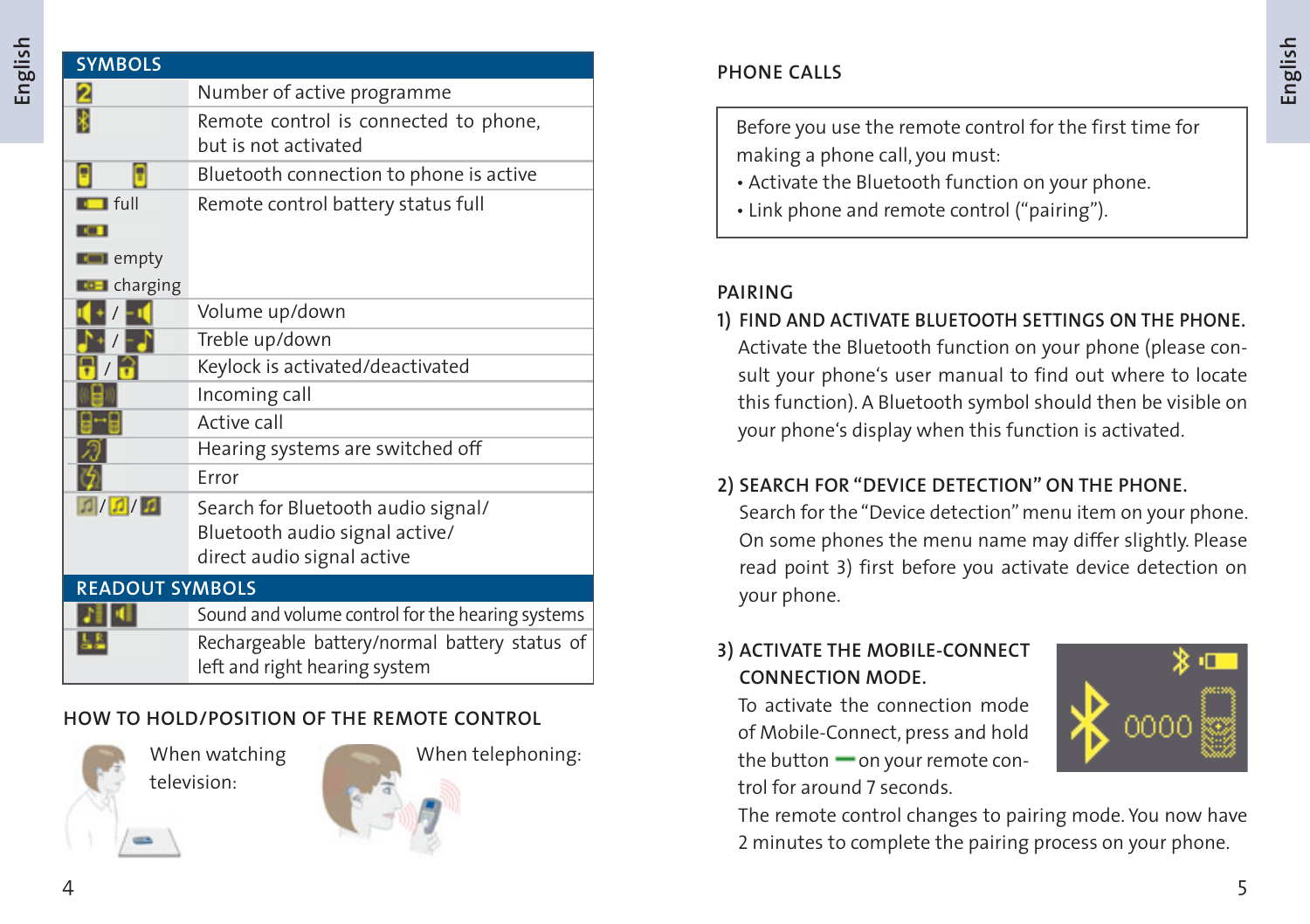## **4) ACTIVATE THE SEARCH FUNCTION ON YOUR PHONE.**

Your phone should find a device with the name "RCU Connect". This is your remote control.

Select "RCU Connect" to pair the phone and the remote control. Your phone now asks you for a PIN.

## Enter **"0000"** as the **PIN**.

(If your phone requires it, confirm the connection as "secure" + "always connect automatically" on the phone.)

If the pairing fails, please repeat the previous steps again from point 3.

## **PHONE CALLS**

- $\cdot$  Press  $\equiv$  on the remote control to accept a phone call.
- Speak into the microphone on the remote control.
- Press  $\bullet$  on the remote con trol to end a phone call. Your hearing systems change automatically to the hearing programme previously used.
- Press  $\bullet$  on the remote control to reject a phone call.



# **MOBILE-STATION**

- **(TRANSMITTER)**
- 1) On/off switch
- 2) Volume control
- 3) Socket for power supply
- 4) 2.5 mm stereo socket
- 5) LED



## **RECEIVING AN AUDIO SIGNAL FROM AN EXTERNAL DEVICE**

 • Connect the Mobile-Station to the required device e. g. your television.

 To do this, use the cables and adapters supplied. (See diagram)

• Change to the Mobile-Con nect programme with the remote control. A perma nently lit blue LED confirms that the Bluetooth audio connection is established. You can now receive the sound from your external device with your hearing

systems.

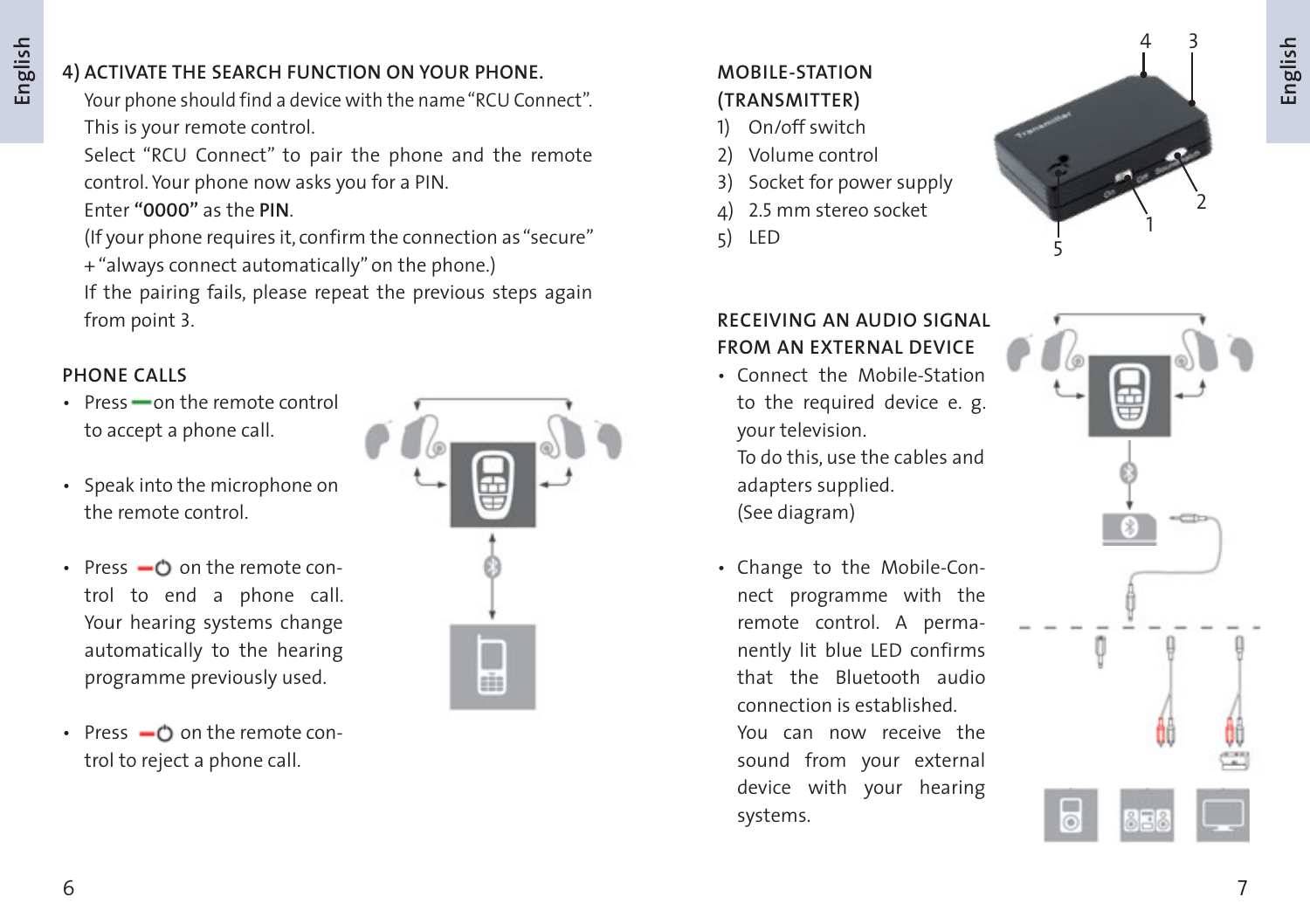## **USING THE DIRECT AUDIO INPUT**

 If you want to listen to music with an MP3 player or other external device, you can use your hearing systems as a wireless headset.

- Connect the remote con trol to an external device e. g. your MP3 player. To do this, use the cables and adapters supplied.
- Change to the audio pro gramme with the remote control. The remote control displays the symbol for a direct audio signal. You can now receive the sound from your MP3 player with your hearing systems.



# **GENERAL SAFETY INSTRUCTION**



- Wireless devices can cause disruptions to measuring instruments and electronic devices.
- Switch off the remote control in hospitals or on planes.
- Before using the remote control with an electronic implant or life-support system, have the electromagnetic compatibility tested. Do not use the remote control if you have a pacemaker.
- Your remote control is sensitive to extreme heat, high humidity, strong magnetic fields, X-rays and mechanical stress.
- Store hearing systems, rechargeable batteries and other accessories well out of reach of babies and small children as there is a danger of swallowing and suffocation. Consult a doctor or hospital immediately if something is swallowed.
- Do not expose your remote control to extreme temperatures or high humidity, do not leave it lying in strong sunlight and do not immerse it in water.
- The wireless functionality may be impaired by an electromagnetic source (e. g. computer monitor) in the near vicinity. Remain a suitable distance away from such sources of interference.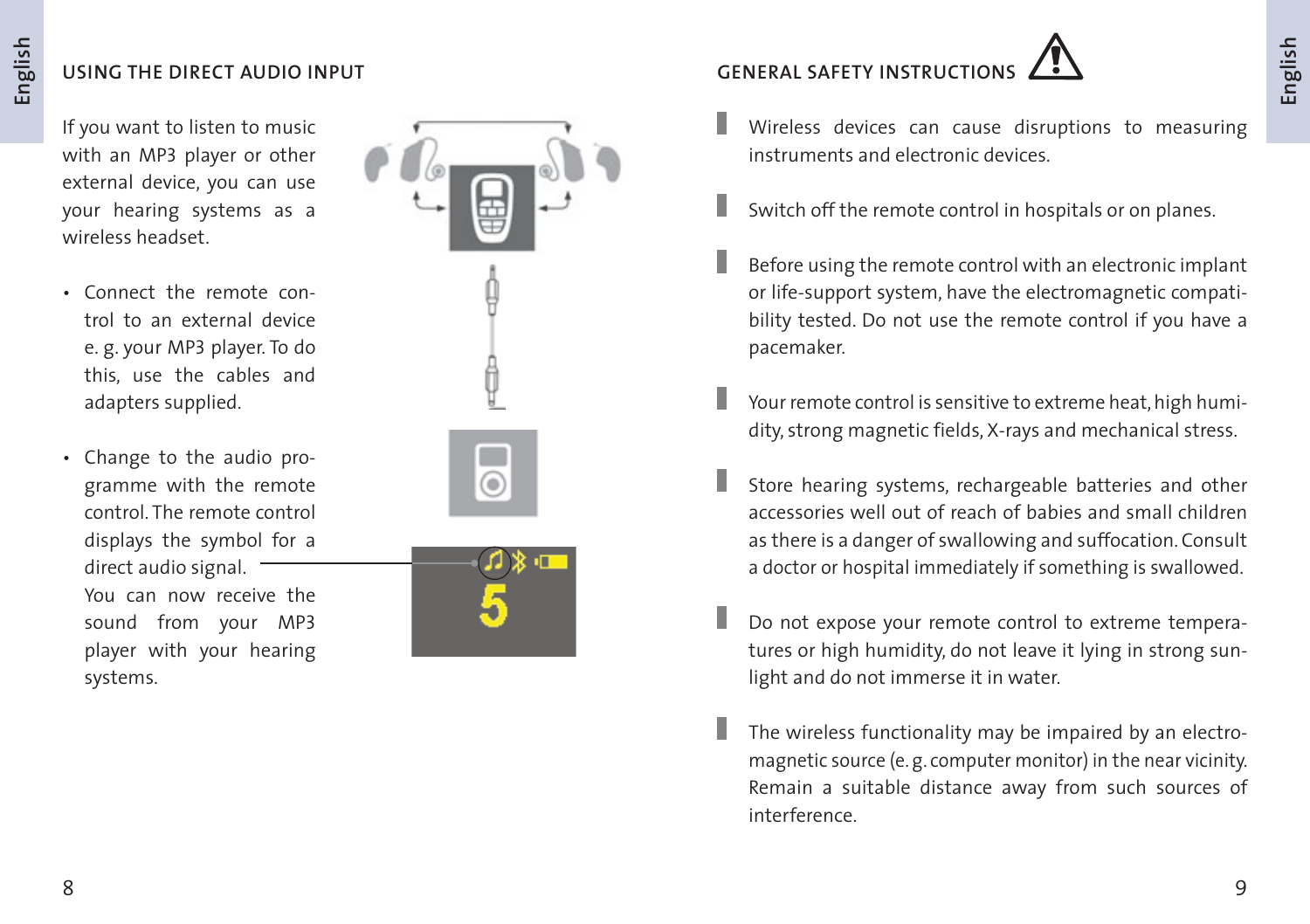- If your hearing system can be controlled by another person's remote control, please take your remote control to your hearing system specialist.
- Do not use the remote control in places where there is a risk of explosion (e. g. mines).
- Danger of strangulation if the strap gets caught e. g. in moving parts of machines. Therefore, please use the remote control exclusively with the safety strap (the safety catch should release if the strap gets caught).
- Some countries impose restrictions on the use of radio transmission devices. More information can be obtained from the responsible local authorities.

## **SAFETY INSTRUCTIONS FOR A SAFETY INSTRUCTIONS FOR RECHARGEABLE BATTERIES**

 Danger of explosion if the rechargeable battery is not handled correctly:

- Do not short-circuit the rechargeable battery.
- Do not pierce, deform or open the rechargeable battery.
- Do not place the rechargeable battery in the oven or on an open fire.
- Do not immerse the rechargeable battery in water.
- Charge the rechargeable battery at an ambient temperature of 0 °C to 45 °C.
- Remove the rechargeable battery from the device if you are not going to use it for a long time.

## **CLEANING AND CARE**

- Clean the remote control with a soft cloth.
- Do not use any abrasive cleaning fluids with aggressive additives such as citric acid or ammonia.

## **NB**

 Do not immerse the remote control in water. Do not clean your remote control

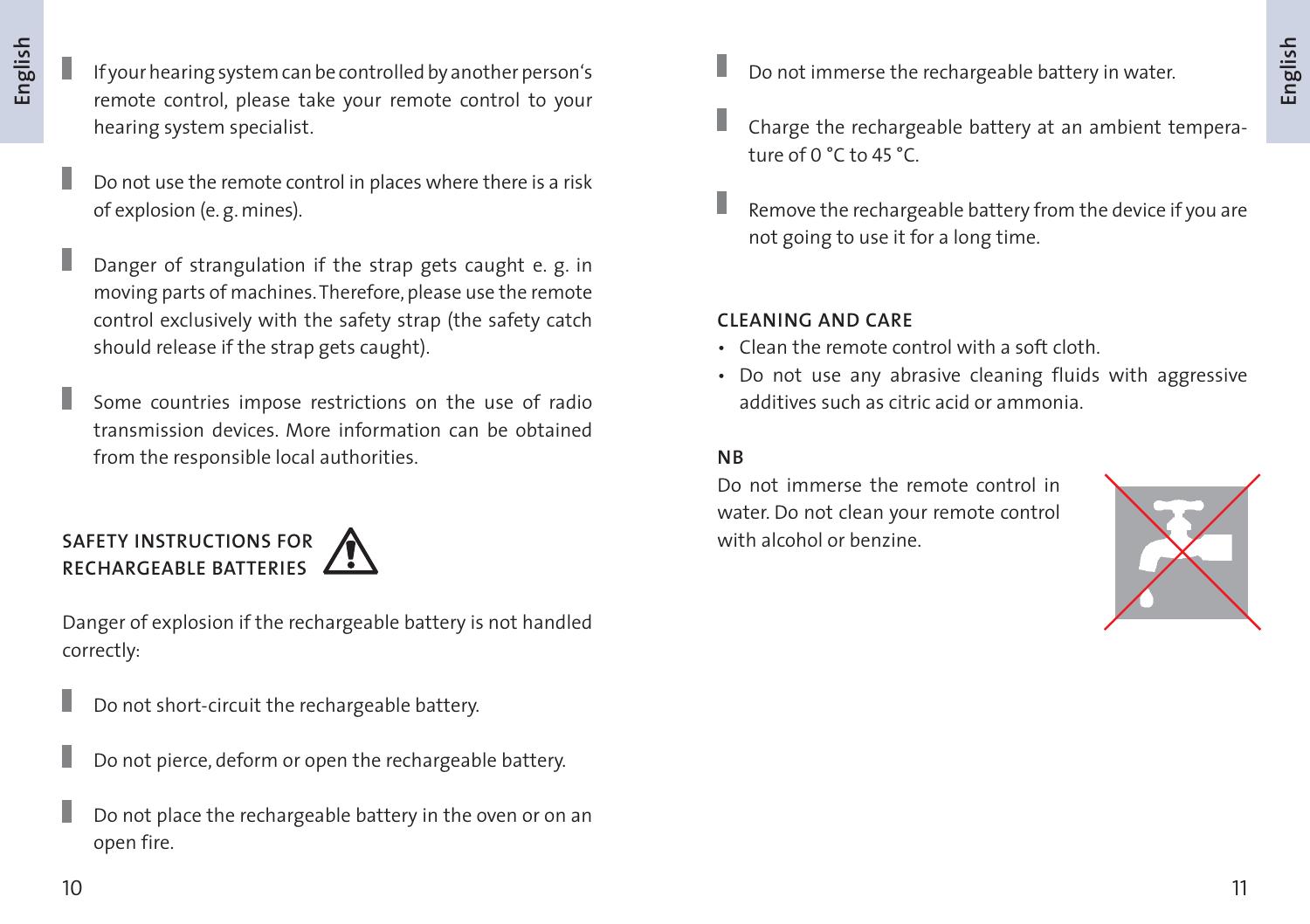## **1. OPERATING CONDITIONS**

| Ambient temperature for charging:  | $0^{\circ}$ C+45 $^{\circ}$ C   |
|------------------------------------|---------------------------------|
| Ambient temperature for operation: | $-10^{\circ}$ C+50 $^{\circ}$ C |

| 2. POWER PACK; MODEL UE 10W-050080 SPC |  |
|----------------------------------------|--|
|----------------------------------------|--|

| Input voltage     | $100 - 240$ VAC |
|-------------------|-----------------|
| Input frequency   | $50 - 60$ Hz    |
| Power consumption | 150 mA          |
| Output voltage    | 5.0 VDC         |
| Charge current    | 800 mA          |

## **3. MOBILE-CONNECT**

| Input voltage          | 5 V                    |
|------------------------|------------------------|
| Charge current         | 500 mA                 |
| Charging time          | 4 h                    |
| Transmitting power     | 5 mW                   |
| Transmission frequency | 3.28 MHz and Bluetooth |
| Operation period       | 6 h                    |

### **RECHARGEABLE BATTERY – LI-ION RECHARGEABLE BATTERY**

| Operating voltage | 3.7V        |
|-------------------|-------------|
| Capacity          | <b>1000</b> |

1000 mAh

| 4. MOBILE-STATION      |           |
|------------------------|-----------|
| Input voltage          | 5.0 V     |
| Bluetooth transmission | Bluetooth |
| Operation period       | 5 h       |

## **TECHNICAL DATA DISPOSAL INSTRUCTIONS**

 Within the European Union, the accessories listed correspond to the European Parliament and Council Directive 2002/96/EC of 27 January 2003 on waste electrical and electronic equipment.

Later modified by Directive 2003/108/EC (WEEE.)



 Do not dispose of rechargeable batteries in household waste! When they wear out, please return your rechargeable batteries to your hearing system specialist for disposal. Please send the Mobile Connect Set back to the manufacturer for disposal (address see back page).



With the CE mark, Audio Service confirms compliance with European Directive 93/42/EEC on medical devices.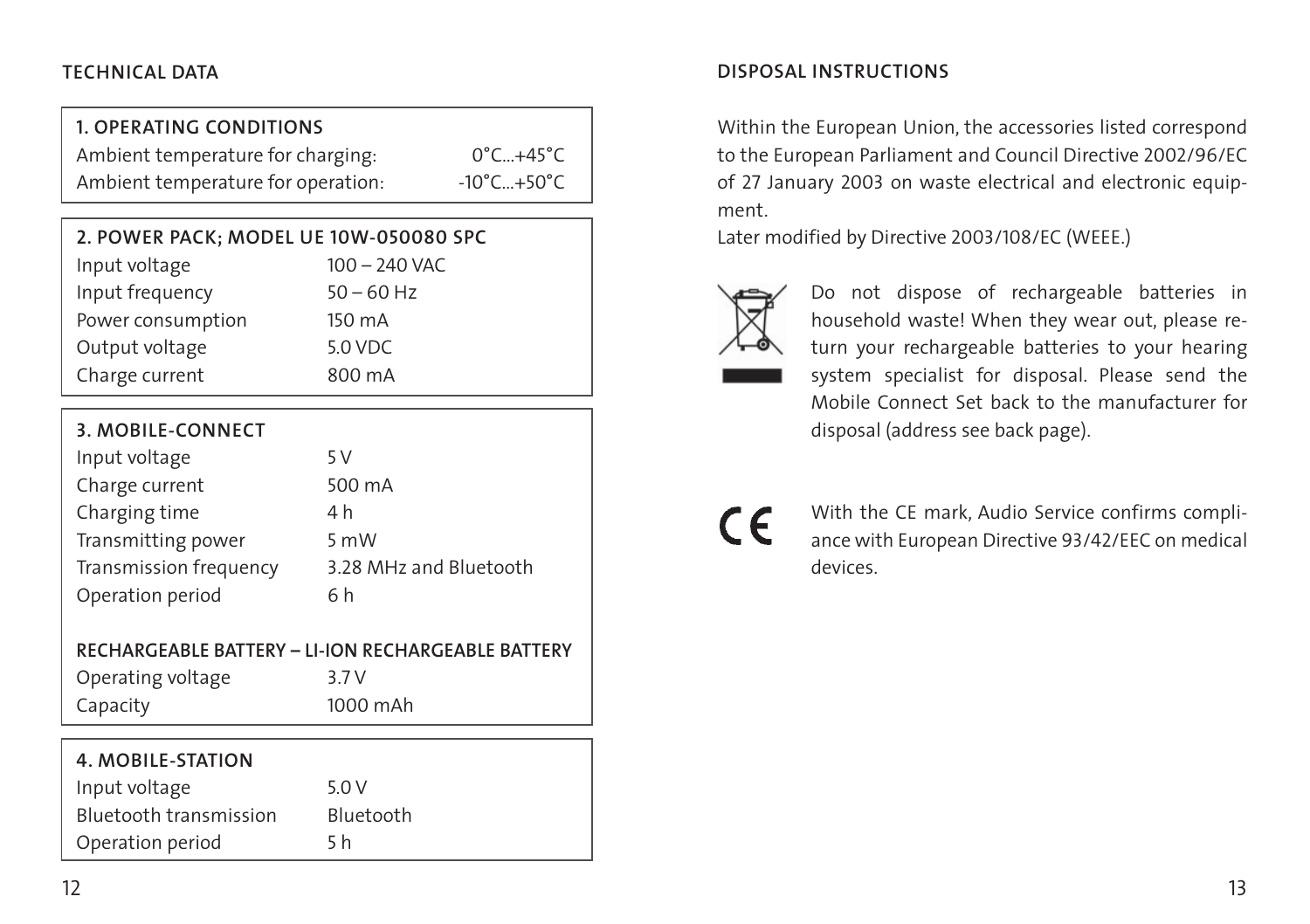Dans ce guide, vous trouverez une présentation des fonctions de base du kit de connexion mobile.

Dans les cas où vous dépendez des signaux sonores (par exemple, circulation routière, machines en fonctionnement, etc.), les systèmes d'écoute ne doivent pas être réglés exclusivement sur la transmission audio sur réseau (=mode Bluetooth), c'est à dire qu'ils ne doivent pas être utilisés en tant que casque sans fil.

## **ÉLÉMENTS DE FONCTIONNEMENT**



- 1) Écran
- 2) Boutons des programmes
- 3) Boutons de réglage du volume
- 4) Boutons de fonctionnement du téléphone
	- Appuyez sur <- > pour prendre un appel.
	- Appuyez sur  $\langle -\mathbb{O} \rangle$  pour mettre fin à un appel ou le rejeter.
- 5) Commutateur On/Off
	- Maintenez le bouton  $\leftarrow$   $\bullet$  > pendant environ 5 secondes pour activer/désactiver la commande à distance de connexion mobile.
- 6) Orifice du microphone
- 7) Verrou
- 8) a) Mode d'affichage
	- Appuyez brièvement sur le bouton
	- b) Systèmes d'écoute on/off
		- Maintenez le bouton d'affichage pendant plus de 5 secondes pour désactiver votre système d'écoute.
		- Appuyez sur un bouton de programme pour réactiver la commande à distance.
- 9) Boutons de contrôle des aigus.
	- Il est impossible d'activer le contrôle des aigus pour les systèmes d'écoute Bizz 1.
- 10) Prise stéréo 2,5 mm
- 11) Emplacement du fil du chargeur
	- Connectez la commande à distance à une prise avec connecteur secteur.
- 12) Dragonne avec fermeture de sécurité

 **Français**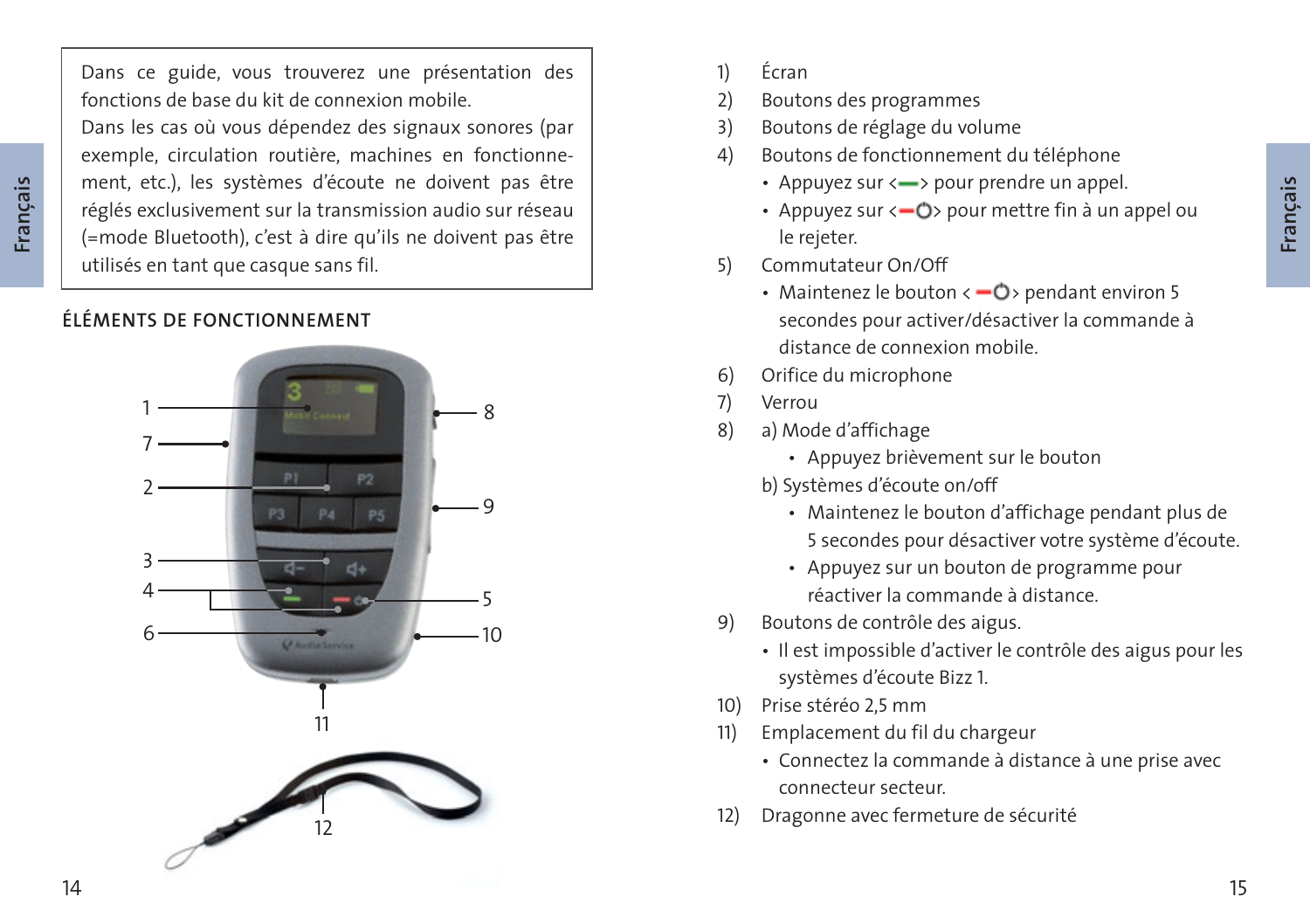| <b>SYMBOLES</b>             |                                                                                                    |
|-----------------------------|----------------------------------------------------------------------------------------------------|
| 2                           | Numéro du programme actif                                                                          |
|                             | La commande à distance est connectée<br>au téléphone, mais n'est pas activée                       |
| P                           | La connexion Bluetooth au téléphone est active                                                     |
| $\blacksquare$ Pleine       | Pile de la commande à distance pleine                                                              |
| юT                          |                                                                                                    |
| <b>Le Vide</b>              |                                                                                                    |
| <b>Lo-1</b> En charge       |                                                                                                    |
|                             | Augmentation/réduction du volume                                                                   |
|                             | Augmentation/réduction des aigus                                                                   |
|                             | Le verrou est activé/désactivé                                                                     |
|                             | Appel entrant                                                                                      |
|                             | Appel actif                                                                                        |
|                             | Les systèmes d'écoute sont désactivés                                                              |
|                             | Frreur                                                                                             |
| 1/2/1                       | Recherche du signal audio Bluetooth/<br>Signal audio Bluetooth actif/<br>Signal audio direct actif |
| <b>SYMBOLES D'AFFICHAGE</b> |                                                                                                    |
|                             | Commande du son et du volume des systèmes d'écoute                                                 |

# État de la pile rechargeable/standard des systèmes d'écoute gauche et droit

## **COMMENT TENIR/POSITIONNER LA COMMANDE À DISTANCE**



느느

Lorsque vous regardez la télévision :



 Lorsque vous téléphonez :

## **APPELS TÉLÉPHONIQUES**

Avant d'utiliser pour la première fois la commande à distance pour passer un appel, vous devez :

- Activer la fonction Bluetooth de votre téléphone.
- Raccorder le téléphone et la commande à distance

(« appariement »).

## **APPARIEMENT**

## **1) REPÉREZ ET ACTIVEZ LES PARAMÈTRES BLUETOOTH DU TÉLÉPHONE.**

Activez la fonction Bluetooth de votre téléphone (veuillez consulter le manuel de l'utilisateur du téléphone pour savoir comment localiser cette fonction). Un symbole Bluetooth doit apparaître sur l'écran de votre téléphone lorsque cette fonction est activée.

## **2) RECHERCHEZ LA FONCTION DEVICE DETECTION (DÉTECTION DU PÉRIPHÉRIQUE) SUR LE TÉLÉPHONE.**

Recherchez l'option Device detection (Détection du périphérique) sur votre téléphone. Sur certains téléphones, le nom du menu peut varier légèrement. Veuillez commencer par lire le point 3) avant d'activer la détection de périphérique sur votre téléphone.

## **3) ACTIVEZ LE MODE DE CONNEXION MOBILE-CONNECT (CONNEXION MOBILE).**

6 and the contract of the contract of the contract of the contract of the contract of the contract of the contract of the contract of the contract of the contract of the contract of the contract of the contract of the cont Pour activer le mode de connexion Mobile-Connect, appuyez sur le bouton  $\blacksquare$  de votre commande à distance et maintenez-le enfoncé pendant environ 7 secondes.

 **Français**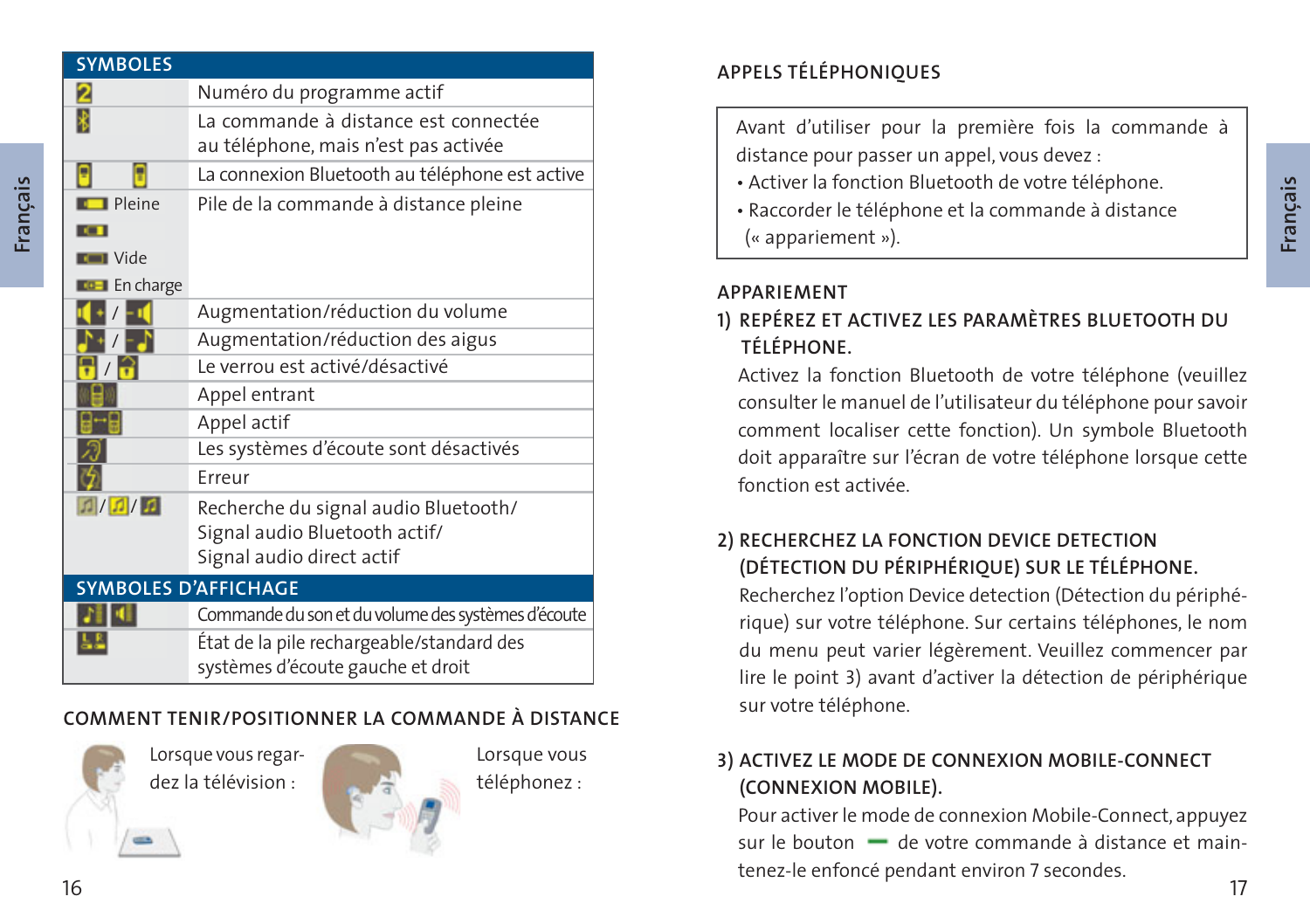**Français**

 La commande à distance passe en mode d'appariement. Vous disposez maintenant de 2 minutes pour terminer le processus d'appariement de votre téléphone.



## **4) ACTIVEZ LA FONCTION DE RECHERCHE DE VOTRE TÉLÉPHONE.**

Votre téléphone doit repérer un périphérique portant le nom RCK Connect. Il s'agit de votre commande à distance. Sélectionnez RCK Connect pour associer le téléphone et la commande à distance. Votre téléphone vous demande maintenant un code PIN. Saisissez **0000 en tant que code PIN.** (Le cas échéant, confirmez la connexion comme étant « secure » (sûre) + « always connect automatically » (toujours connecter automatiquement) sur le téléphone.) En cas d'échec de l'appariement, répétez les étapes précédentes à partir du point 3.

## **APPELS TÉLÉPHONIQUES**

- Appuyez sur  $\leftarrow$  > sur la commande à distance pour prendre un appel.
- Parlez dans le microphone dela com mande à distance.
- Appuyez sur  $\leftarrow$   $\bullet$  > sur la commande à distance pour mettre fin aux appels. Vos systèmes d'écoute passent auto matiquement au programme utilisé précédemment.
- Appuyez sur  $\leftarrow$   $\bullet$  > sur la commande à distance pour rejeter un appel.



## **STATION MOBILE (TRANSMETTEUR)**

- 1) Commutateur On/Off
- 2) Commande du volume
- 3) Connecteur d'alimentation électrique
- 4) Prise stéréo 2,5 mm
- 5) Voyant

## **RÉCEPTION D'UN SIGNAL AUDIO À PARTIR D'UN PÉRIPHÉRIQUE EXTERNE**

- Connectez la station mobile au périphérique voulu, par exemple votre télévision. Pour ce faire, utilisez les câbles et adaptateurs fournis (Voir le diagramme).
- Activez le programme Mobile-Connect à l'aide de la com mande à distance. Un voyant bleu allumé en continu con firme que la connexion audio Bluetooth est établie. Vous pouvez maintenant profiter du son de votre périphérique externe sur vos systèmes d'écoute.



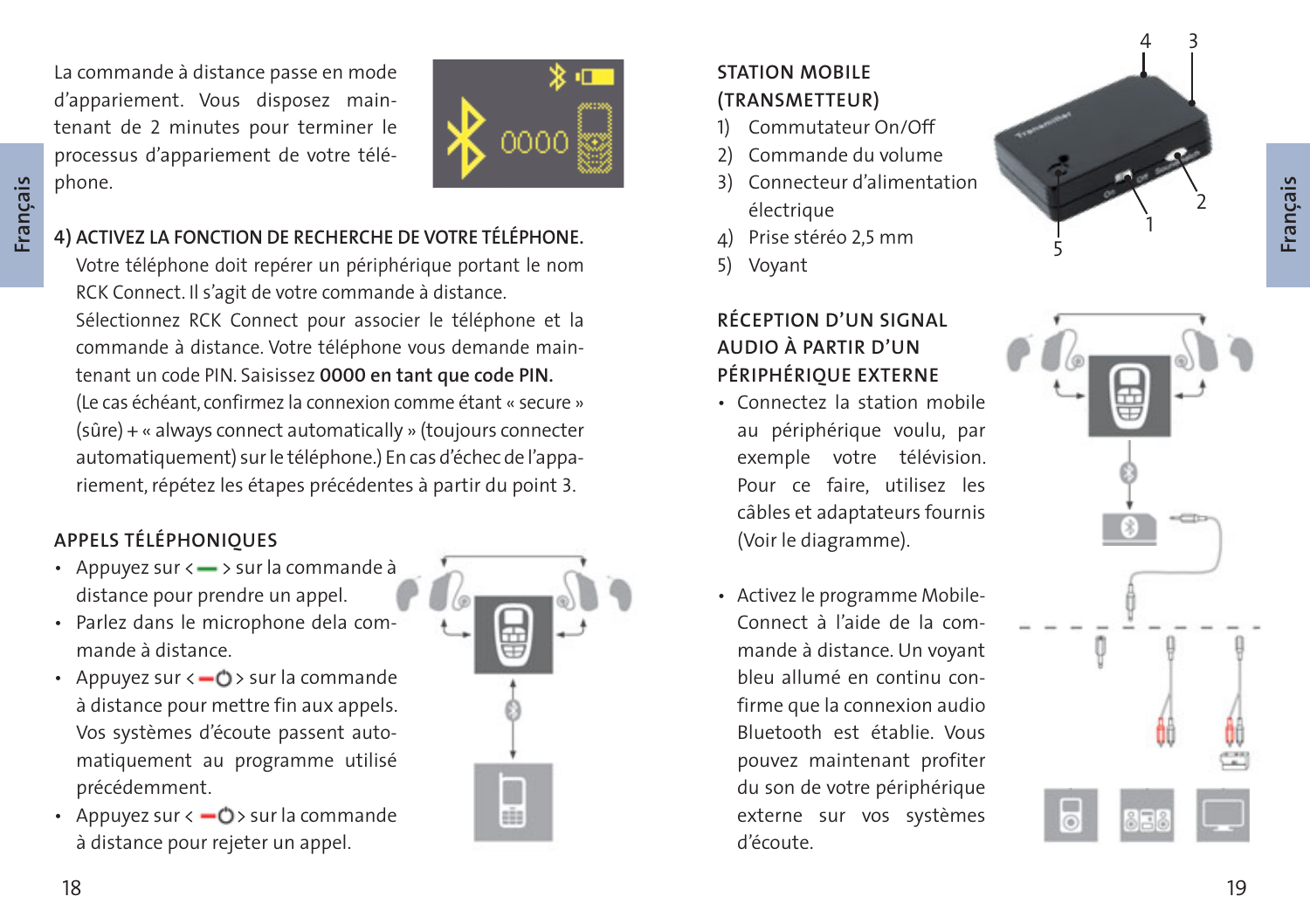## **UTILISATION DE L'ENTRÉE AUDIO DIRECTE**

Si vous souhaitez écouter de la musique avec un lecteur MP3 ou un autre périphérique externe, vous pouvez utiliser vos systèmes d'écoute en tant que casque sans fil.

- Connectez la commande à distance à un périphérique externe, par exemple à votre lecteur MP3. Pour ce faire, utilisez les câbles et adaptateurs four nis.
- Activez le programme audio à l'aide de la com mande à distance. La com mande à distance affiche le symbole indiquant un signal audio direct.  $-$ Vous pouvez maintenant

 profiter du son de votre lecteur MP3 sur vos sys tèmes d'écoute.





- Les périphériques sans fil peuvent causer des interférences au niveau des instruments de mesure et des périphériques électroniques.
- Arrêtez la commande à distance dans les hôpitaux ou à bord des avions.
- Avant d'utiliser la commande à distance avec un implant électronique ou tout dispositif de maintien artificiel des fonctions vitales, faites tester la compatibilité électromagnétique. N'utilisez pas la commande à distance si vous portez un pacemaker.
- Votre commande à distance est sensible aux températures extrêmes, aux taux d'humidité élevés, aux champs magnétiques puissants, aux rayons X et aux contraintes mécaniques.
- En raison du risque d'ingestion et de suffocation, rangez les systèmes d'écoute, les piles rechargeables et les autres accessoires hors de portée des nourrissons et enfants en bas âge. En cas d'absorption, consultez immédiatement un médecin ou un hôpital.
	- N'exposez pas votre commande à distance à des températures extrêmes ou à un fort taux d'humidité. Ne la laissez pas en plein soleil et ne l'immergez pas.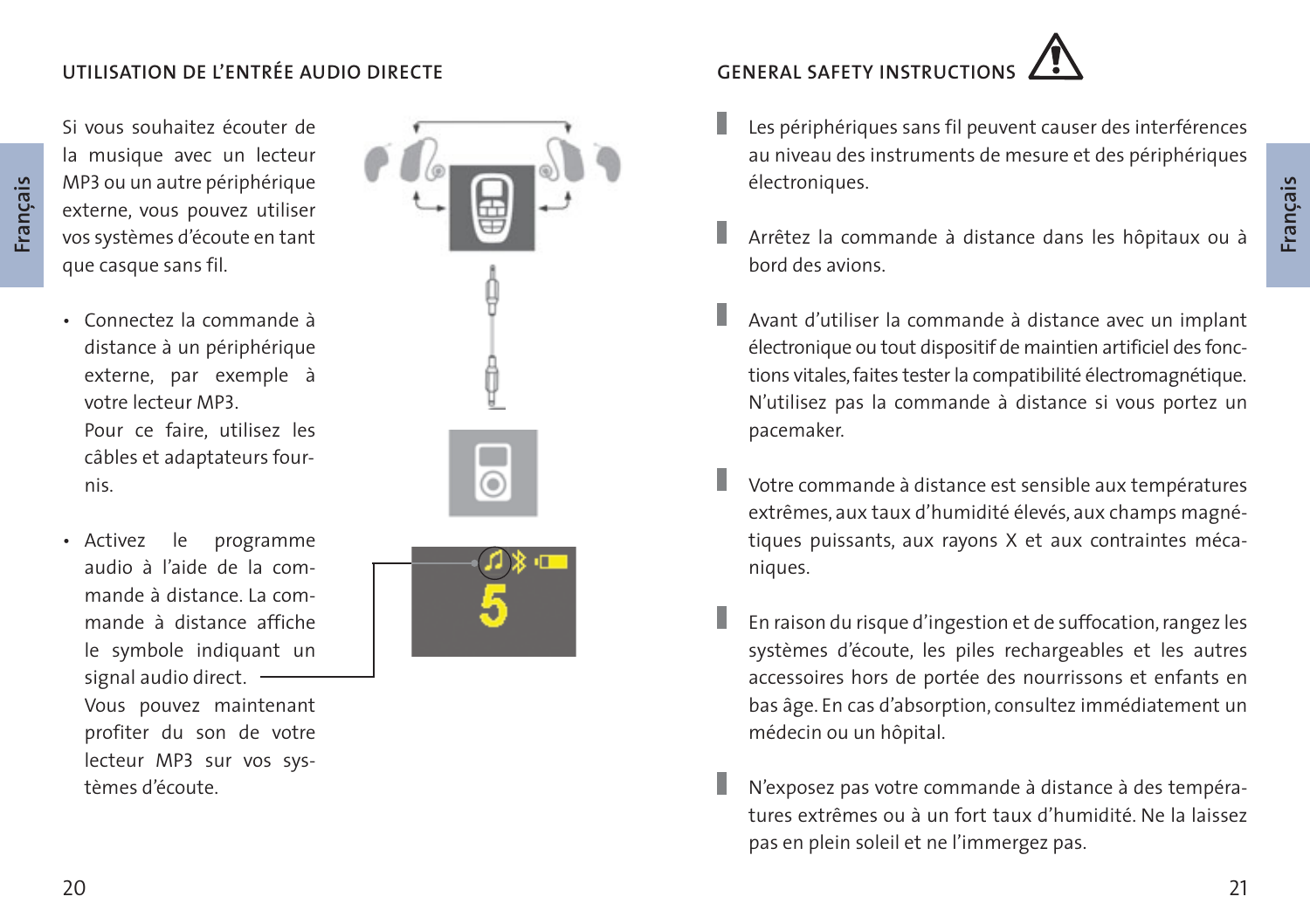La fonction sans fil peut être gênée par la présence proche d'une source électromagnétique (par exemple, un écran d'ordinateur). Maintenez une distance suffisante par rapport à ce type de sources d'interférences.

- Si votre système d'écoute répond à la commande à distance d'une tierce personne, apportez votre commande à distance à votre spécialiste des systèmes d'écoute.
- N'utilisez pas la commande à distance dans des lieux soumis à un risque d'explosion (par exemple, mines).
- Danger de strangulation si la dragonne se coince, par exemple dans les pièces mobiles des machines. Par conséquent, utilisez exclusivement la commande à distance avec la dragonne de sécurité (le dispositif de sécurité doit se libérer si la dragonne se coince).
- Certains pays imposent des restrictions sur l'utilisation de périphériques de transmission radio.

Pour plus d'informations, adressez-vous aux autorités locales compétentes.

## **INSTRUCTIONS DE SÉCURITÉ RELATIVES AUX PILES RECHARGEABLES**



Danger d'explosion si la pile rechargeable n'est pas manipulée correctement :

- Ne court-circuitez pas la pile rechargeable.
- Vous ne devez ni percer, ni déformer, ni ouvrir la pile rechargeable.
- Ne placez pas la pile rechargeable au four ou sur une flamme nue.
- N'immergez pas la pile rechargeable.
- Chargez la pile rechargeable à une température ambiante  $0 °C$  à 45 °C.
- Retirez la pile rechargeable du périphérique si vous comptez ne pas l'utiliser pendant une période prolongée.

## **NETTOYAGE ET ENTRETIEN**

- Nettoyez la commande à distance à l'aide d'un chiffon doux.
- N'utilisez pas de liquides de nettoyage abrasifs contenant des adjuvants agressifs tels que de l'acide citrique ou de l'ammoniaque.

## **N.B.**

N'immergez pas la commande à distance. N'utilisez pas d'alcool ou de benzine pour nettoyer votre commande à distance.

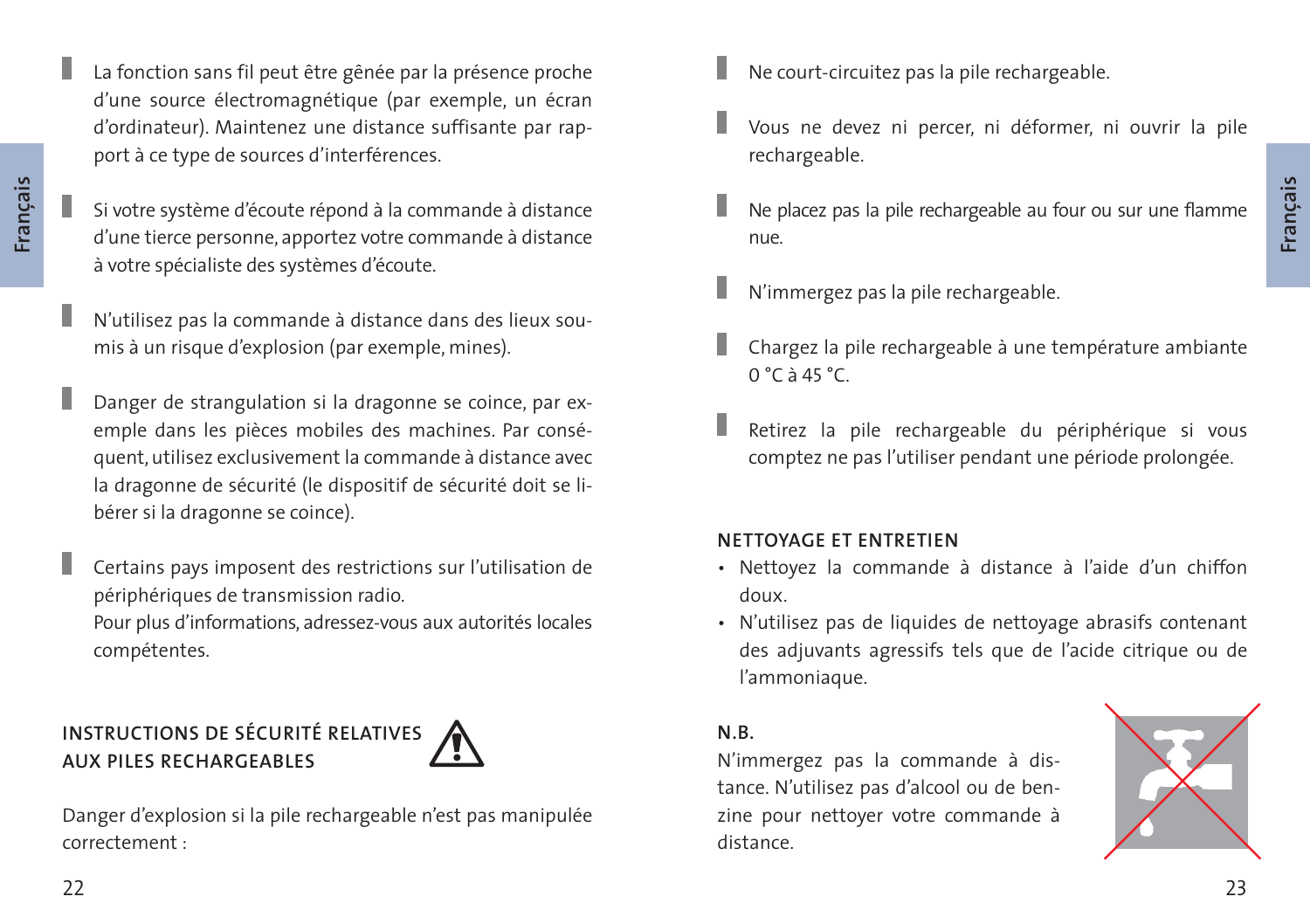## **1. CONDITIONS DE FONCTIONNEMENT**

Température ambiante de charge :  $0^{\circ}$ C... +45<sup>°</sup>C Température ambiante de fonctionnement : -10°C… +50°C

# **2. PACK D'ALIMENTATION ; MODÈLE UE 10W-050080 SPC**

| Tension en entrée       | $100 - 240$ VAC |
|-------------------------|-----------------|
| Fréquence en entrée     | $50 - 60$ Hz    |
| Consommation électrique | 150 mA          |
| Tension en sortie       | 5.0 VDC         |
| Courant de charge       | 800 mA          |

## **3. MOBILE-CONNECT**

| Tension en entrée         | 5 V                   |
|---------------------------|-----------------------|
| Courant de charge         | 500 mA                |
| Temps de charge           | 4 h                   |
| Puissance de transmission | 5 mW                  |
| Fréquence de transmission | 3,28 MHz et Bluetooth |
| Autonomie                 | 6h                    |

## **PILE RECHARGEABLE – PILE AU LITHIUM-ION RECHARGEABLE**

 Tension de fonctionnement 3,7 V Capacité 1000 mAh

## **4. STATION MOBILE** Tension en entrée 5,0 V Transmission Bluetooth Bluetooth Autonomie 5 h

## **INSTRUCTIONS POUR L'ÉLIMINATION**

Au sein de l'Union européenne, les accessoires répertoriés sont conformes à la directive du Parlement européen et du conseil 2002/96/CE du 27 janvier 2003 sur les équipements électriques et électroniques en fin de vie.

Dernière modification par la directive 2003/108/CE (WEEE.)



Ne jetez pas les piles rechargeables dans les ordures ménagères ! Lorsqu'elles sont usées, retournez vos piles rechargeables à votre spécialiste des systèmes d'écoute qui se chargera de leur élimination. Renvoyez le kit de connexion mobile au fabricant en vue de son élimination (pour connaître l'adresse, voir au verso).

Par la certification CE, Audio Service confirme la conformité à la Directive européenne 93/42/CEE relative aux dispositifs médicaux.

 **Français**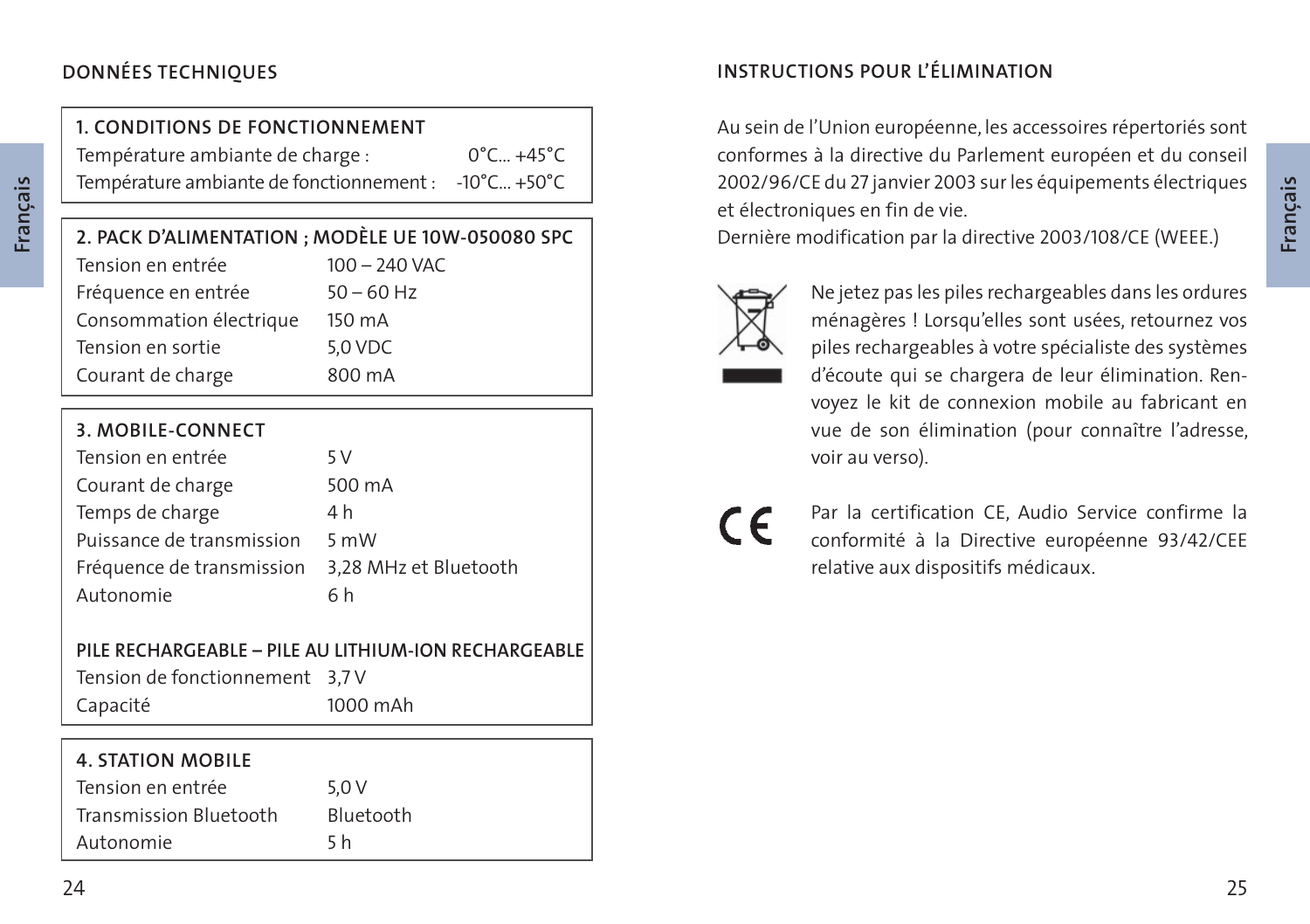Esta guía ofrece información general sobre las funciones básicas del set de conexión móvil.

En situaciones en las que se depende de señales acústicas (por ejemplo, tráfico, al manejar maquinaria, etcétera), los audífonos no deben ajustarse exclusivamente al flujo de audio inalámbrico (= modo bluetooth), es decir, no deben utilizarse como auricular inalámbrico.

## **ELEMENTOS DE FUNCIONAMIENTO**



- 1) Pantalla
- 2) Teclas de programas
- 3) Teclas de volumen
- 4) Teclas para utilizar con teléfono
	- Pulse < > para aceptar una llamada de teléfono.
	- Pulse <  $\bullet$  > para finalizar o rechazar una llamada de teléfono.
- 5) Tecla de encendido y apagado
	- $\cdot$  Pulse  $\leftarrow$   $\bullet$   $\cdot$  unos cinco segundos para encender o apagar el mando a distancia de conexión móvil.
- 6) Apertura de micrófono
- 7) Bloqueo de teclas
- 8) a) Modo de lectura
	- Pulse brevemente la tecla
	- b) Encendido y apagado de los audífonos
		- Para apagar los audífonos, pulse la tecla de lectura durante más de cinco segundos.
		- Para volver a encender el mando a distancia, pulse una tecla de programa.
- 9) Teclas de control de agudos.
	- No es posible activar el control de agudos en los audífonos Bizz 1.
- 10) Conector estéreo de 2,5 mm
- 11) Conector del cargador
	- Conecte el mando a distancia a una toma de corriente con el enchufe de conexión a la red.
- 12) Correa con seguro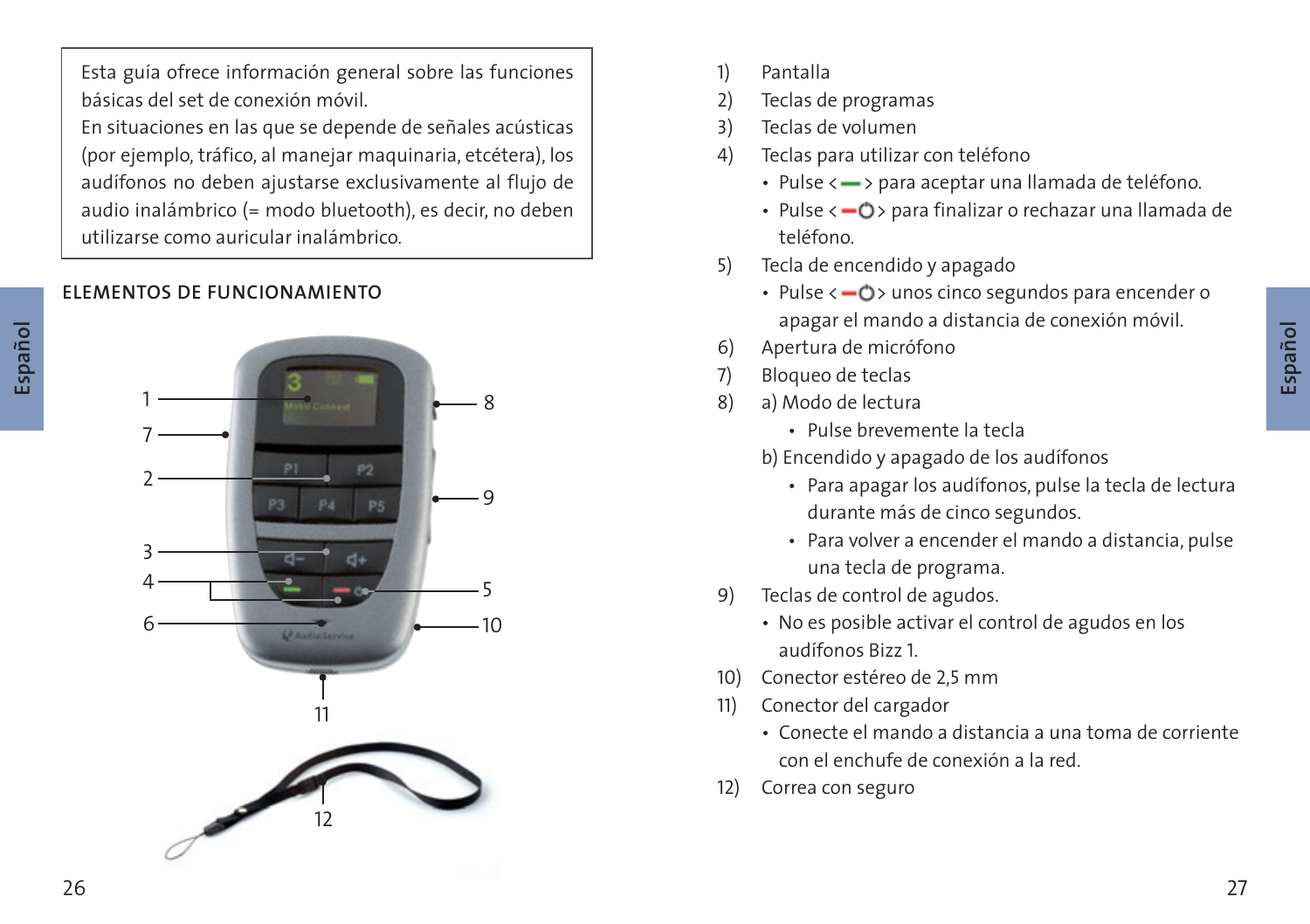| <b>SÍMBOLOS</b>            |                                                                                                                   |
|----------------------------|-------------------------------------------------------------------------------------------------------------------|
| 2                          | Número del programa activo                                                                                        |
| 暑                          | El mando a distancia está conectado al<br>teléfono, pero no está activado                                         |
| Β<br>Θ                     | La conexión bluetooth del teléfono está activa                                                                    |
| $\blacksquare$ llena<br>юı | Estado de la batería del mando a distancia: llena                                                                 |
| $L$ Vacía                  |                                                                                                                   |
| <b>La-1</b> cargando       |                                                                                                                   |
|                            | Subir/bajar el volumen                                                                                            |
|                            | Subir/bajar los agudos                                                                                            |
|                            | El bloqueo de teclas está activado/desactivado                                                                    |
|                            | Llamada entrante                                                                                                  |
|                            | Llamada activa                                                                                                    |
|                            | Los audífonos están apagados                                                                                      |
|                            | Frror                                                                                                             |
| 1/2/1                      | Buscando señal de audio para bluetooth/<br>Señal de audio para bluetooth activa/<br>señal de audio directa activa |
| <b>SÍMBOLOS DE LECTURA</b> |                                                                                                                   |
|                            | Control del sonido y del volumen de los audífonos<br>Estado de la batería recargable/batería normal               |

## Estado de la batería recargable/batería normal del audífono derecho e izquierdo

## **CÓMO SOSTENER/COLOCAR EL MANDO A DISTANCIA**







## **LLAMADAS DE TELÉFONO**

 Antes de utilizar el mando a distancia por primera vez y siempre que desee hacer una llamada de teléfono proceda del modo siguiente:

- Active la función bluetooth de su teléfono.
- Conecte el teléfono con el mando a distancia («emparejamiento»).

## **EMPAREJAMIENTO**

## **1) CÓMO BUSCAR Y ACTIVAR LOS AJUSTES BLUETOOTH DEL TELÉFONO.**

Active la función bluetooth del teléfono (para saber dónde encontrar esta función, consulte el manual de usuario del teléfono). Una vez activada esta función, deberá aparecer el símbolo de bluetooth en la pantalla del teléfono.

## **2) CÓMO BUSCAR «DETECCIÓN DE DISPOSITIVO» EN EL TELÉFONO.**

Busque en el teléfono la opción de menú «Detección de dispositivo». En algunos teléfonos, el nombre de este menú puede variar ligeramente. Antes de activar la detección del dispositivo del teléfono, lea el punto 3).

## **3) CÓMO ACTIVAR EL MODO CONEXIÓN DE LA CONEXIÓN MÓVIL.**

Para activar el modo de conexión móvil, pulse y mantenga apretada la tecla del mando - a distancia durante aproximadamente 7 segundos.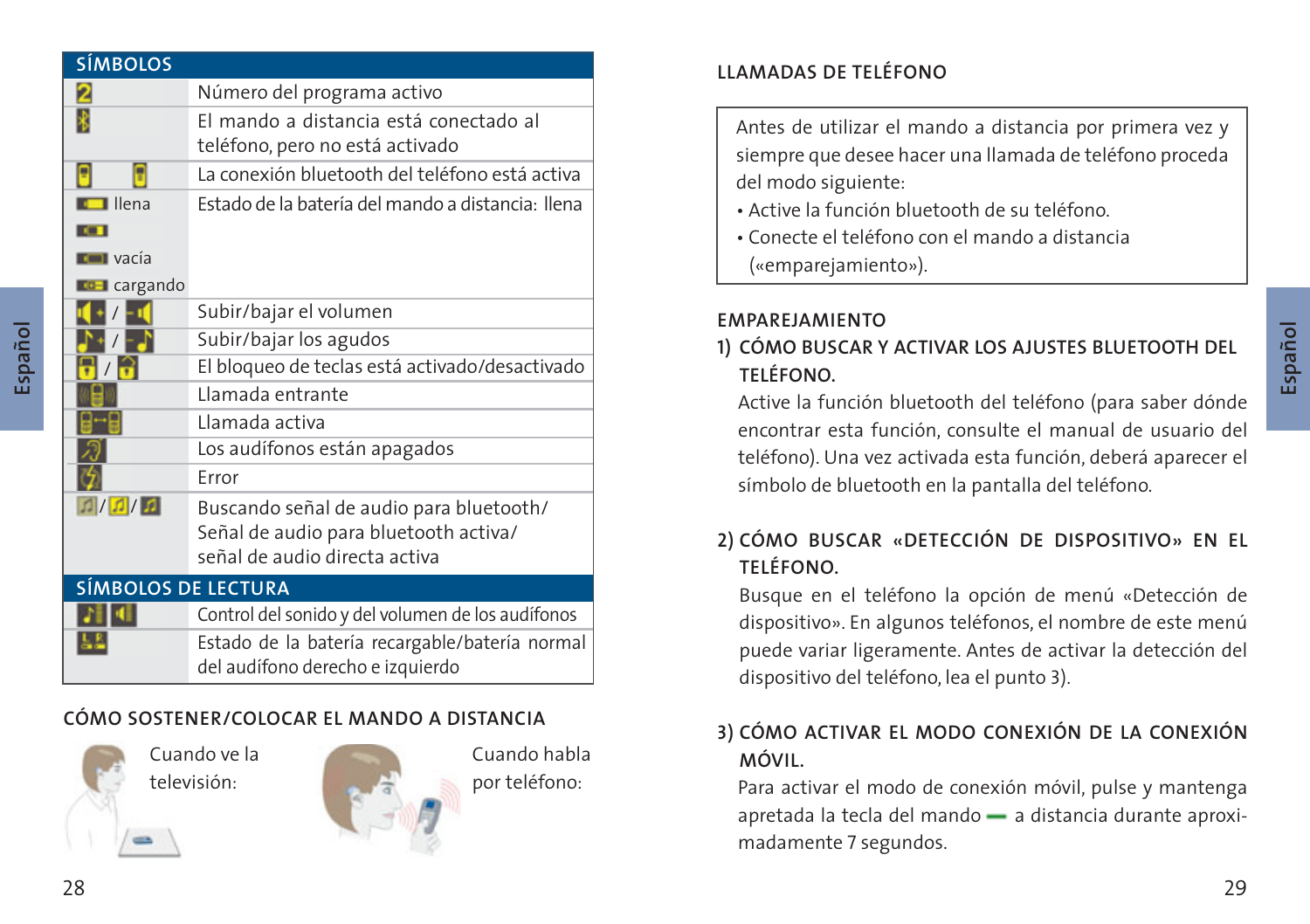El mando a distancia cambiará a modo emparejamiento. A partir de ahora, dispone de dos minutos para completar el proceso de emparejamiento en su teléfono.



## **4) CÓMO ACTIVAR LA FUNCIÓN DE BÚSQUEDA EN EL TELÉFONO.**

Su teléfono deberá encontrar un dispositivo llamado «RCK Connect». Se trata de su mando a distancia. Seleccione «RCK Connect» para emparejar el teléfono y el mando a distancia. El teléfono le pedirá un PIN. Introduzca como **PIN «0000 »**. (Si su teléfono así se lo requiere, confirme en él la conexión como «segura» + «conectar siempre automáticamente».) Si el emparejamiento no se realiza correctamente, repita los pasos anteriores desde el punto 3 .

## **LLAMADAS DE TELÉFONO**

- $\cdot$  Pulse  $\leftarrow$  en el mando a distancia para aceptar una llamada de teléfono.
- Hable al micrófono del mando a distancia.
- $\cdot$  Pulse  $\leftarrow$   $\bullet$  en el mando a distan cia para finalizar una llamada de teléfono. Sus audífonos cambiarán automáticamente al programa de audición utilizado previamente.
- $\cdot$  Pulse  $\langle -\phi \rangle$  en el mando a distan cia para rechazar una llamada de teléfono.



## **ESTACIÓN MÓVIL (TRANSMISOR)**

- 1) Tecla de encendido y apagado
- 2) Control de volumen
- 3) Conector para fuente de alimentación
- <sup>4</sup>) Conector estéreo de 2,5 mm 5) LED
- 

## **RECEPCIÓN DE UNA SEÑAL DE AUDIO DESDE UN DISPOSITIVO EXTERNO**

- Conecte la estación móvil al dispositivo correspondiente, por ejemplo, la televisión. Para ello, utilice los cables y los adaptadores que se entre gan con el producto (véase diagrama).
- Cambie al programa de con exión móvil con el mando a distancia. Un LED de color azul iluminado permanente mente confirma que se ha establecido la conexión de audio bluetooth.

 $\alpha$  and  $\beta$  and  $\beta$  and  $\beta$  and  $\beta$  and  $\beta$  and  $\beta$  and  $\beta$  and  $\beta$  31 Ahora ya puede recibir el sonido desde el dispositivo externo con los audífonos.

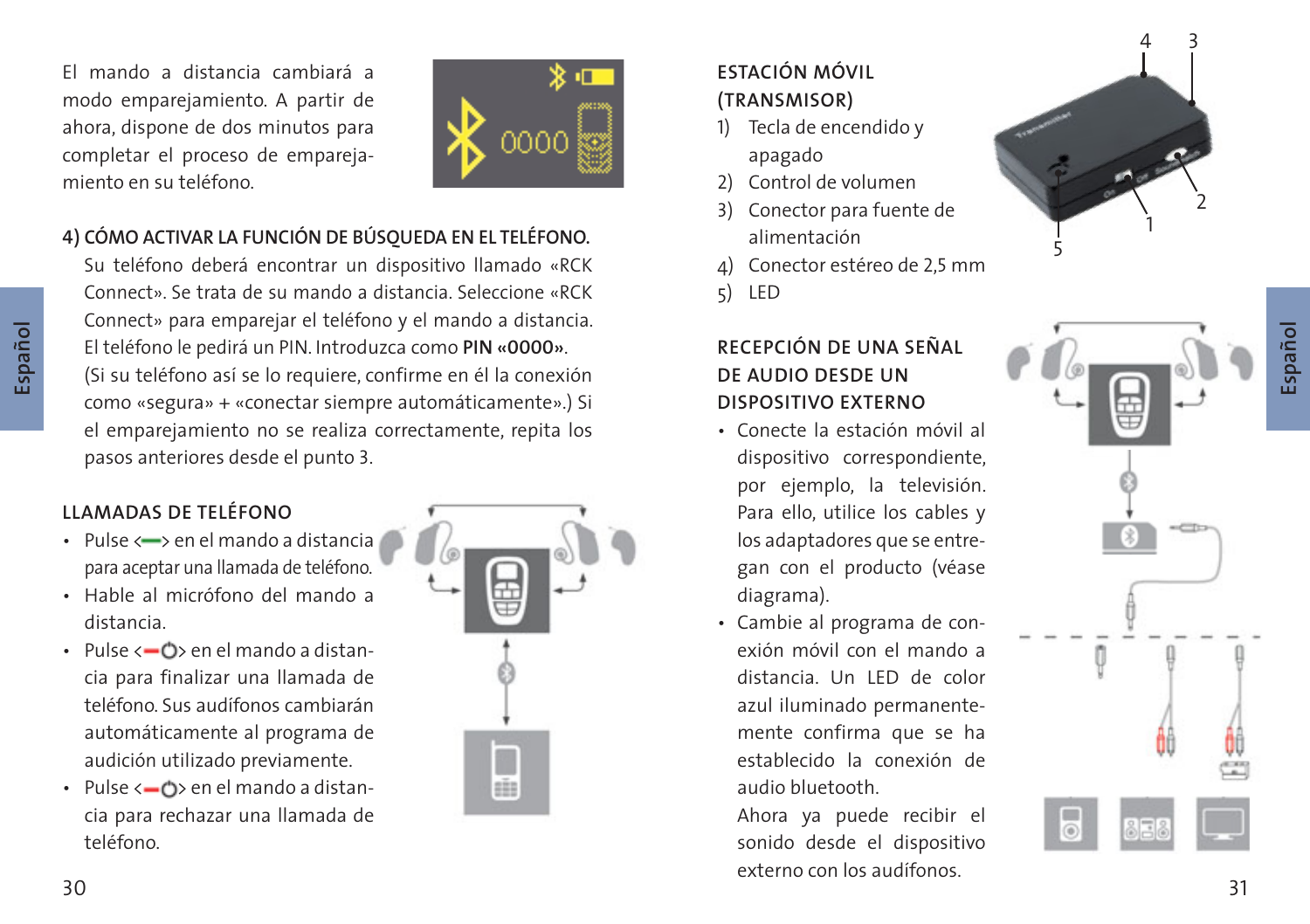## **CÓMO UTILIZAR LA ENTRADA DE AUDIO DIRECTA**

Si desea escuchar música con un reproductor MP3 o con otro dispositivo externo, puede utilizar los audífonos como auriculares inalámbricos.

- **Español**
- Conecte el mando a distan cia a un dispositivo externo, por ejemplo, un reproductor MP3.

 Para ello, utilice los cables y los adaptadores que se entregan con el producto.

 • Cambie al programa de audio con el mando a distancia. En el mando a distancia, aparece el sím bolo de una señal de audio directa. -

 Ahora ya puede recibir el sonido desde el reproductor MP3 con los audífonos.



# **INSTRUCCIONES GENERALES DE SEGURID**

- Los dispositivos inalámbricos pueden causar interferencias en instrumentos de medición y en dispositivos electrónicos.
- Apague el mando a distancia en hospitales y en aviones.
- Antes de utilizar el mando a distancia con un implante electrónico o con un sistema de soporte vital, compruebe la compatibilidad electromagnética. No utilice el mando a distancia si lleva marcapasos.
- El mando a distancia es sensible a temperaturas extremas, humedad elevada, fuertes campos magnéticos, rayos X y tensión mecánica.
- Mantenga los audífonos, las baterías recargables y los otros accesorios fuera del alcance de los niños, ya que existe el riesgo de asfixia por ingestión. Consulte a un médico o acuda a un hospital inmediatamente si se ingiere alguna de las piezas.
- No exponga el mando a distancia a temperaturas extremas o a humedad elevada, no lo exponga a los rayos solares ni lo sumerja en agua.
- and the members of members and the second state of the second state of the second state of the second state of La funcionalidad inalámbrica puede verse afectada por una fuente electromagnética próxima (por ejemplo, la pantalla de un ordenador). Guarde una distancia adecuada de estas fuentes de interferencias.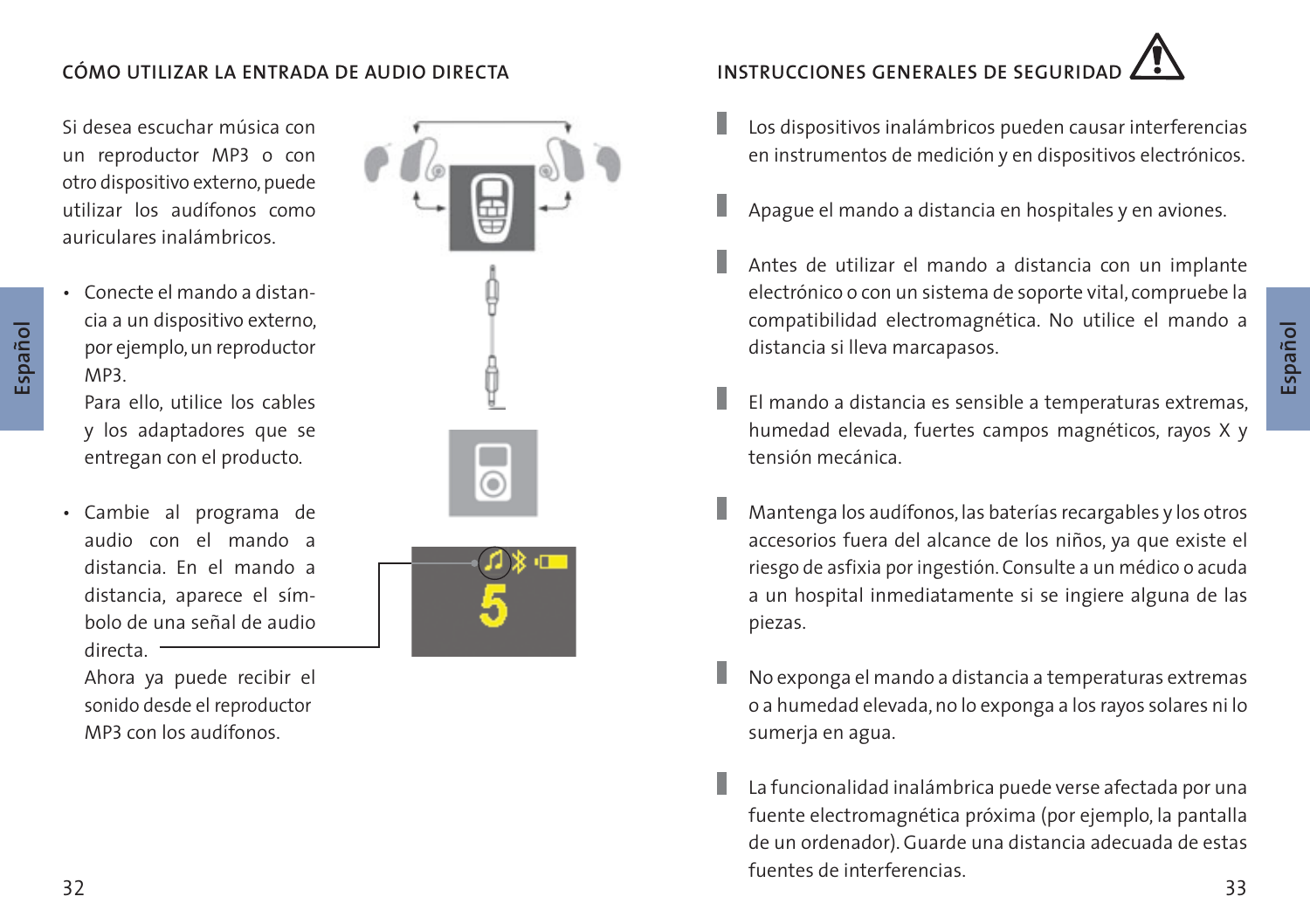**Español**

I

 **Español**

- Si su audífono puede controlarse con el mando a distancia de otra persona, lleve su mando a distancia al audioprotesista.
- No utilice el mando a distancia en lugares donde haya riesgo de explosión (por ejemplo, minas).
- Riesgo de estrangulación si la correa queda atrapada, por ejemplo, en piezas móviles de máquinas. Utilice por ello el mando a distancia únicamente con la correa de seguridad (el seguro liberará la correa si esta queda atrapada).
- Algunos países imponen restricciones sobre el uso de aparatos de radiotransmisión. Para más información, consulte a las autoridades locales competentes.

## **INSTRUCCIONES DE SEGURIDAD PARA BATERÍAS RECARGABLES**

 Peligro de explosión si la batería recargable no se manipula correctamente:

No provoque cortocircuitos en la batería recargable.

- No perfore, deforme ni abra la batería recargable.
- No coloque la batería recargable en el horno ni la arroje al fuego.
- No sumerja la batería recargable en agua.
- Cargue la batería a una temperatura ambiente de entre 0 °C y 45 °C.
- Retire la batería recargable del dispositivo si no va a utilizarlo durante un período de tiempo prolongado.

## **LIMPIEZA Y MANTENIMIENTO**

- Limpie el mando a distancia con un paño suave.
- No utilice líquidos de limpieza abrasivos que contengan aditivos agresivos como ácido cítrico o amoníaco.

## **NB**

No sumerja el mando a distancia en agua. No limpie el mando a distancia con alcohol ni gasolina.

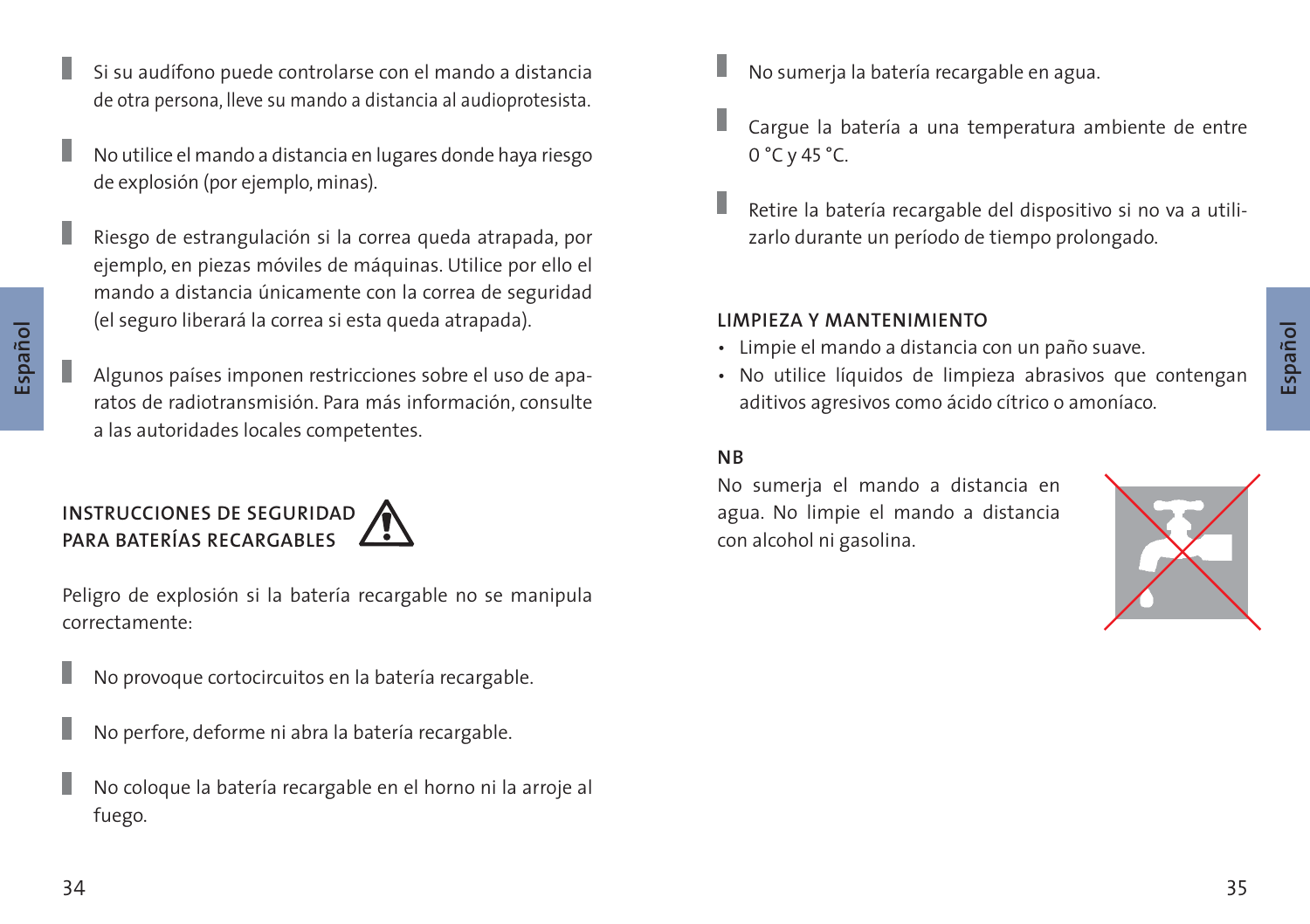## **DATOS TÉCNICOS**

## **1. CONDICIONES DE USO**

 Temperatura ambiente durante la carga: 0°C…+45°C Temperatura ambiente durante el uso: -10°C...+50°C

| 2. POWER PACK, MODELO UE 10W-050080 SPC |               |  |
|-----------------------------------------|---------------|--|
| Voltaje de entrada                      | 100 - 240 VAC |  |
| Frecuencia de entrada                   | $50 - 60$ Hz  |  |
| Consumo de energía                      | 150 mA        |  |
| Voltaje de salida                       | 5,0 VDC       |  |
| Corriente de carga                      | 800 mA        |  |

## **3. CONEXIÓN MÓVIL**

| Voltaje de entrada        | 5 V                    |
|---------------------------|------------------------|
| Corriente de carga        | 500 mA                 |
| Tiempo de carga           | 4 h                    |
| Potencia de transmisión   | 5 mW                   |
| Frecuencia de transmisión | 3,28 MHz and Bluetooth |
| Tiempo de funcionamiento  | 6 h                    |

## **BATERÍA RECARGABLE: BATERÍA RECARGABLE DE IÓN-LITIO**

 Voltaje de funcionamiento 3,7 V Capacidad 1000 mAh

## **4. ESTACIÓN MÓVIL**

Voltaje de entrada 5.0 V

Transmisión bluetooth Bluetooth

Tiempo de funcionamiento 5 h

## **INSTRUCCIONES PARA LA ELIMINACIÓN DE RESIDUOS**

 En la Unión Europea, los accesorios listados corresponden a la directiva 2002/96/CE del Parlamento Europeo y del Consejo de 27 de enero de 2003 sobre residuos de aparatos eléctricos y electrónicos. Modificada posteriormente por la directiva 2003/108/CE (RAEE).



¡No arroje las baterías recargables a la basura doméstica! Cuando ya no pueda volver a utilizarse, entregue la batería recargable a su audioprotresista para su reciclaje. Devuelva el set de conexión mçovil al fabricante para su reciclaje (la dirección consta en la contraportada).

 $\epsilon$ 

Con la marca CE, Audio Service confirma el cumplimiento de la directiva europea 93/42/CEE sobre productos sanitarios.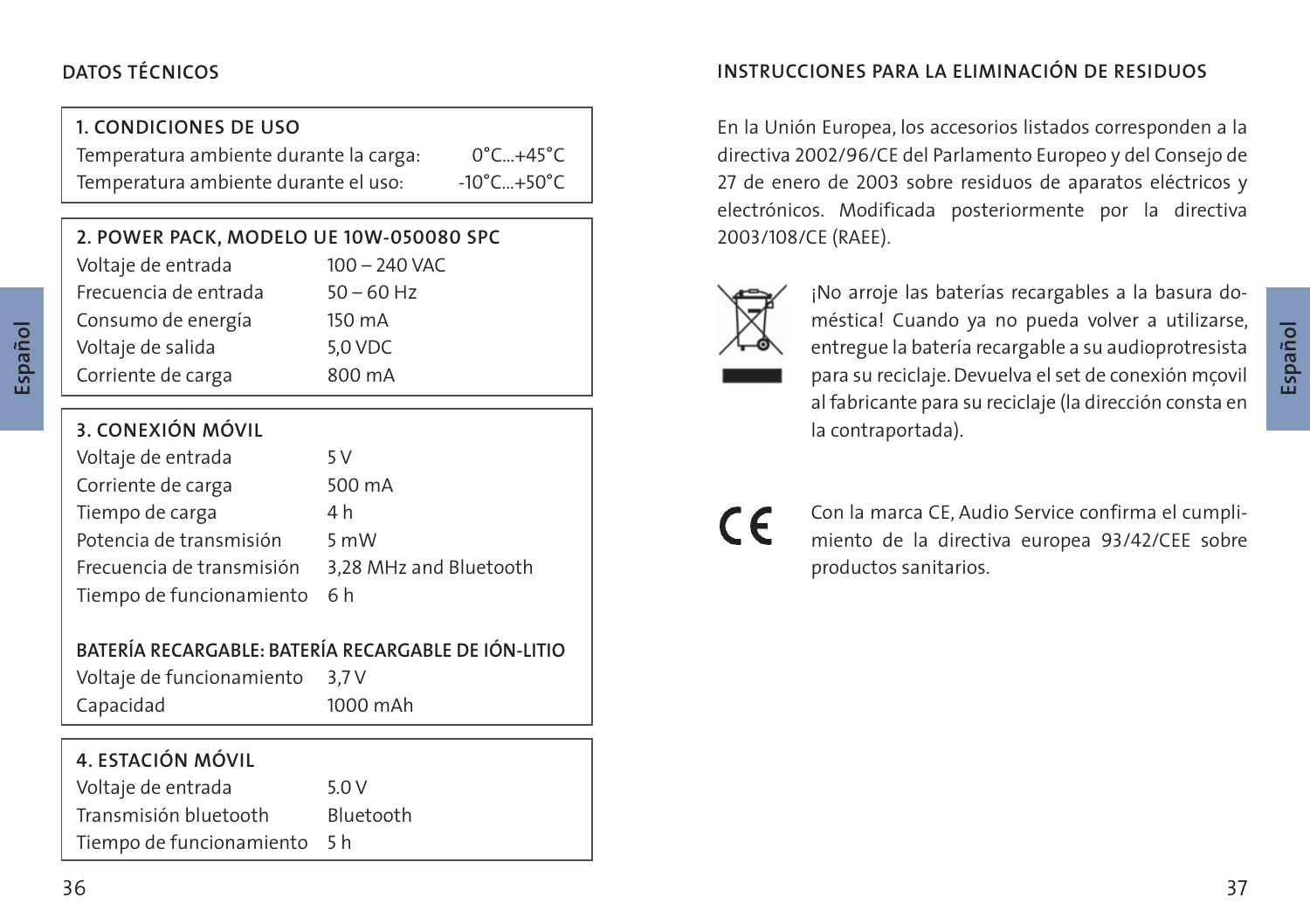Questa guida presenta una panoramica delle funzioni di base del Mobile Connect Set.

In situazioni nelle quali si ha bisogno di udire dei segnali acustici (ad es. nel traffico, in presenza di macchine operatrici, ecc.) i sistemi retroauricolari non devono essere utilizzati esclusivamente in modalità streaming audio wireless (= in modalità Bluetooth), ovvero come una cuffia wireless.



- 1) Display
- 2) Pulsanti di programmazione
- 3) Pulsanti per il volume
- 4) Pulsanti per operazioni telefoniche
	- Premere <- > per accettare una chiamata telefonica.
	- Premere  $\langle -\mathbf{O} \rangle$  per terminare o rifiutare una chiamata telefonica.
- 5) Interruttore On/Off
	- Premere <  $\bigcirc$ > per circa 5 secondi per accendere/ spegnere il telecomando del Mobile-Connect.
- 6) Apertura microfono
- 7) Blocco tastiera
- 8) a) Modalità di lettura
	- Premere brevemente il pulsante
	- b) Accensione/spegnimento dei sistemi retroauricolari
		- Tenere premuto il pulsante di lettura per più di 5 secondi per spegnere i sistemi auricolari.
		- Premere un pulsante di programmazione per accendere nuovamente il telecomando.
- 9) Pulsanti per il controllo degli acuti.
	- Non è possibile attivare il controllo degli acuti per i sistemi retroauricolari Bizz1.
- 10) Presa stereo da 2.5 mm
- 11) Presa per cavo di ricarica
	- Collegare il telecomando a una presa con la spina principale.
- 12) Fascetta con gancio di sicurezza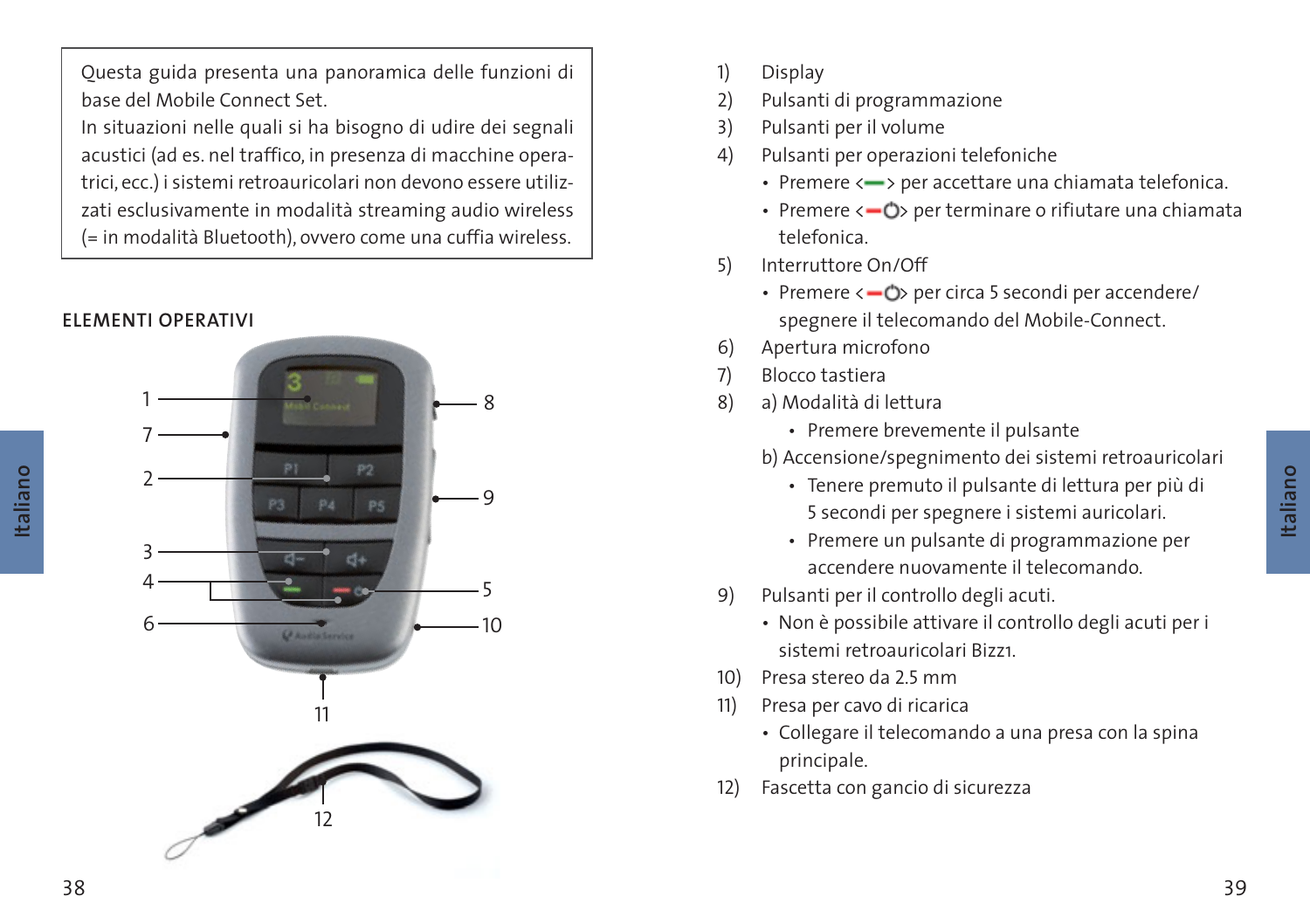| <b>SIMBOLI</b>            |                                                                |
|---------------------------|----------------------------------------------------------------|
| 2                         | Numero dei programmi attivi                                    |
|                           | Il telecomando è collegato con il telefono,<br>ma non è attivo |
| Π                         | La connessione Blutetooth al telefono è attiva                 |
| $\blacksquare$ carica     | Batteria del telecomando completamente carica                  |
|                           |                                                                |
| <b>I</b> scarica          |                                                                |
| <b>a</b> in ricarica      |                                                                |
|                           | Aumento/riduzione volume                                       |
|                           | Aumento/riduzione acuti                                        |
|                           | Blocco tastiera attivo/non attivo                              |
|                           | Chiamata in entrata                                            |
|                           | Chiamata attiva                                                |
|                           | Sistemi retroauricolari spenti                                 |
|                           | Errore                                                         |
| $\boxed{1} / \boxed{1}$   | Ricerca segnale audio Bluetooth/                               |
|                           | Segnale audio Bluetooth attivo/                                |
|                           | segnale audio diretto attivo                                   |
| <b>SIMBOLI DI LETTURA</b> |                                                                |

| м | Controllo acustico e volume per i sistemi retroauricolari |
|---|-----------------------------------------------------------|
|   | Stato batteria ricaricabile/batteria normale del          |
|   | sistema retroauricolare sinistro e destro                 |

## **COME TENERE/POSIZIONARE IL TELECOMANDO**



县

 Mentre si guarda la televisione:



 **TELEFONATE**

Prima di utilizzare per la prima volta il telecomando per eseguire una telefonata, è necessario:

- attivare la funzione Bluetooth sul telefono.
- collegare telefono e telecomando ("pairing").

## **PAIRING**

## **1) INDIVIDUARE E ATTIVARE LE IMPOSTAZIONI BLUETOOTH SUL TELEFONO.**

Attivare la funzione Bluetooth sul telefono (consultare il manuale d uso del telefono per individuare dove è collocata questa funzione). Dopo l'attivazione, il simbolo del Bluetooth dovrebbe essere ben visibile sul display del telefono.

## **2) RICERCA DELLA "INDIVIDUAZIONE DISPOSITIVO" SUL TELEFONO.**

Ricerca della voce di menu "Individuazione dispositivo" sul telefono. Su alcuni telefoni il nome del menu potrebbe essere leggermente diverso. Si prega di leggere il punto rosso 3) prima di attivare l'identificazione del dispositivo sul telefono.

## **3) ATTIVARE LA MODALITA' DI CONNESSIONE MOBILE-CONNECT.**

Per attivare la modalità di connessione di Mobile-Connect, tenere premuto il pulsante sul telecomando - per circa 7 secondi.



 **Italiano**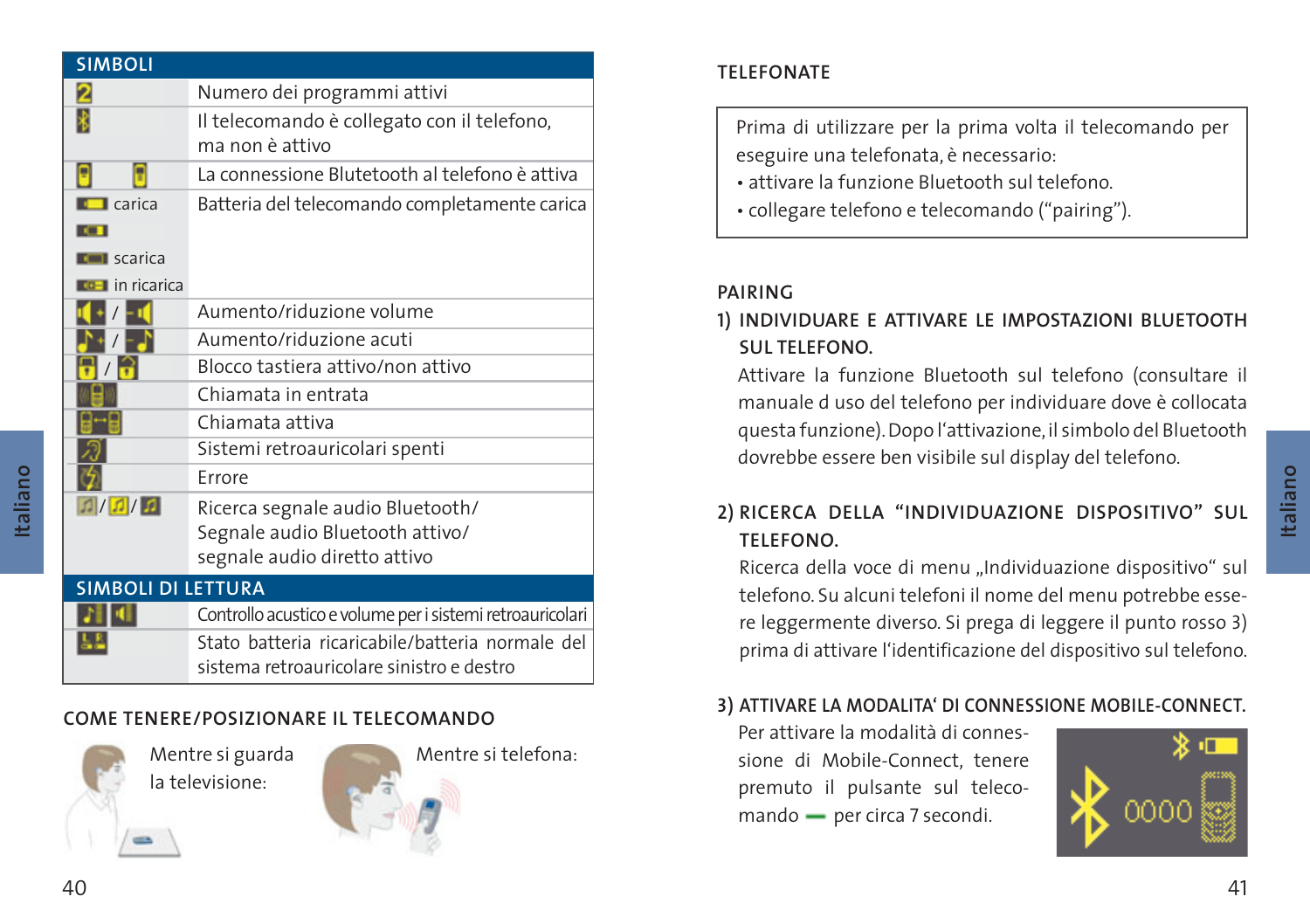Il telecomando passa alla modalità ,pairing'. Ora si hanno a disposizione 2 minuti per completare il processo di pairing sul telefono.

## **4) ATTIVARE LA FUNZIONE DI RICERCA SUL TELEFONO.**

Il telefono dovrebbe trovare un dispositivo con il nome "RCK Connect". Questo è il telecomando. Selezionare "RCK Connect" per abbinare il telefono e il telecomando.

Inserire **"0000"** come **PIN**. (Se il telefono lo richiede, confermare la connessione come "sicura" + "connettere sempre automaticamente" sul telefono.) Se il "pairing" fallisce, ripetere le fasi precedenti dal punto 3 .

## **CHIAMATE TELEFONICHE**

- $\cdot$  Premere  $\leftarrow$  sul telecomando per accettare una chiamata telefonica.
- Parlare nel microfono sul tele comando.
- Premere  $\leftarrow$   $\bullet$  sul telecom ando per terminare una chia mata telefonica. I sistemi retroauricolari passano automaticamente al programma di ascolto usato in precedenza.
- Premere  $\langle -\mathbf{O} \rangle$  sul telecom ando per rifiutare una chia mata telefonica.



## **MOBILE-STATION (TRASMETTITORE)**

- 1) Interruttore On/Off
- 2) Controllo volume
- 3) Presa di alimentazione
- <sup>4</sup>) Presa stereo da 2,5 mm 5) LED
- 

## **RICEZIONE DI UN SEGNALE AUDIO DA UN DISPOSITIVO ESTERNO**

- Collegare la Mobile-Station al dispositivo desiderato, ad esempio alla televisione. Per eseguire questa operazione, utilizzare i cavi e gli adattatori forniti in dotazione (ved. schema).
- Passare al programma Mobile- Connect con il telecomando. Un LED blu costantemente acceso conferma che la con nessione audio Bluetooth è stata stabilita. Ora è possibile ricevere il suono proveniente dal dispositivo esterno con i sistemi retroauricolari.

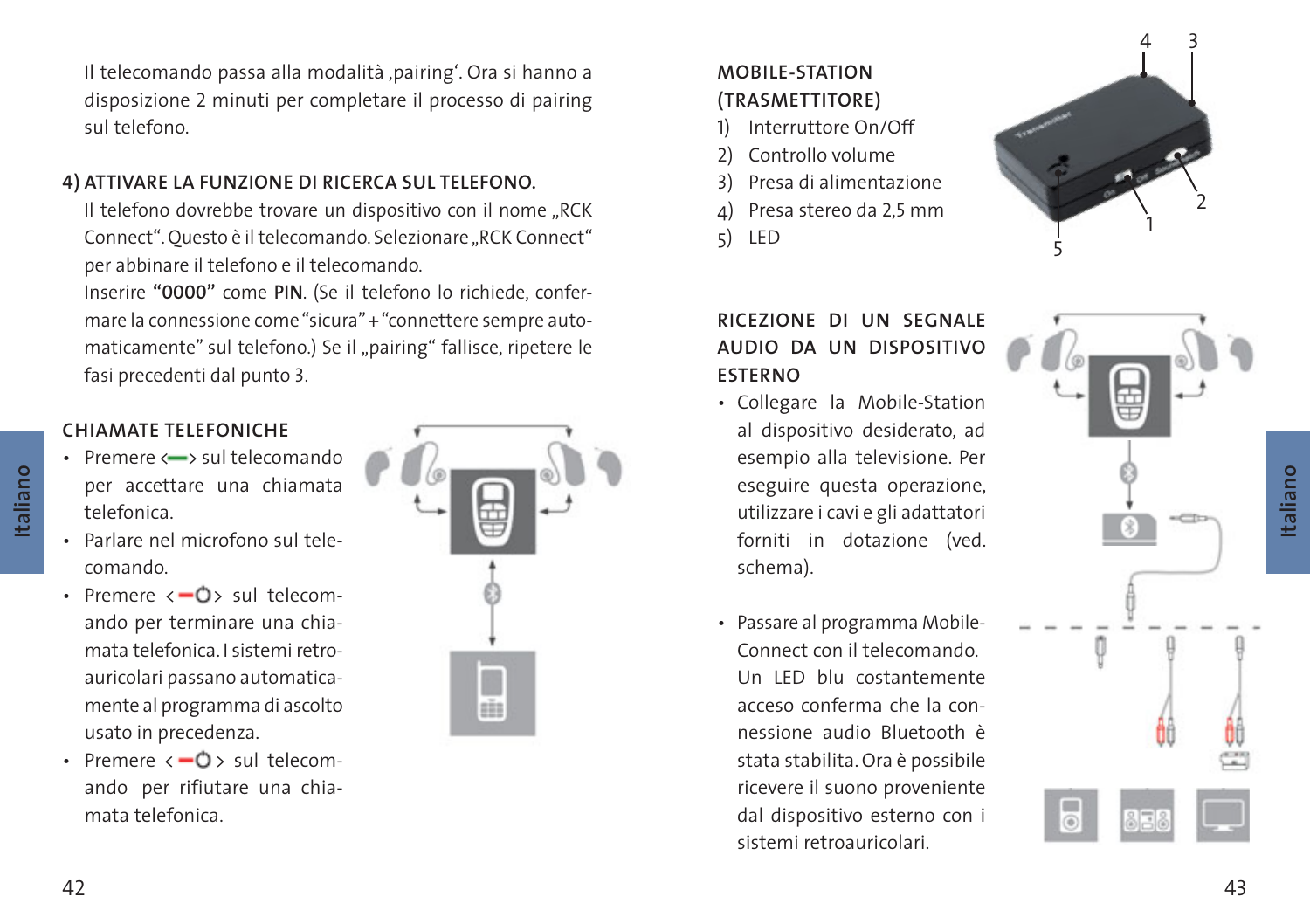## **USO DELL'INGRESSO AUDIO DIRETTO**

Se si vuole ascoltare musica con un MP3 o con altro dispositivo esterno, è possibile utilizzare i sistemi retroauricolari come cuffia wireless.

- Connettere il telecomando ad un dispositivo esterno, ad esempio il lettore MP3 . Per eseguire questa opera zione, utilizzare i cavi e gli adattatori forniti in dota zione.
- Passare al programma au dio con il telecomando. Il telecomando visualizza il

 **Italiano**

 simbolo per un segnale audio diretto. Ora è possibile ricevere il suono dal lettore MP3, con i

sistemi retroauricolari.



# **ISTRUZIONI GENERALI DI SICUREZZ**

- I dispositivi wireless possono disturbare gli strumenti di misurazione e altri dispositivi elettronici.
- Non utilizzare il telecomando all'interno degli ospedali o in aereo.
- Se si è subito un impianto di un apparecchio elettronico o si utilizza un sistema di supporto vitale, prima di utilizzare il telecomando testare la compatibilità elettromagnetica. I portatori di pacemaker non devono utilizzare il telecomando.
- Il telecomando è sensibile al calore estremo, alla forte umidità, ai campi magnetici, ai raggi X e agli urti meccanici.
- Conservare i sistemi retroauricolari, le batterie ricaricabili e gli altri accessori al di fuori della portata dei bambini e dei neonati. Pericolo di ingestione e soffocamento. In caso di ingestione, consultare immediatamente un dottore o un ospedale.
- Non esporre il telecomando a temperature o ad umidità estreme, non lasciarlo sotto i raggi diretti del sole e non immergerlo in acqua.
- experience and the contract of the contract of the contract of the contract of the contract of the contract of the contract of the contract of the contract of the contract of the contract of the contract of the contract of La funzione wireless può essere bloccata da una fonte elettromagnetica (es. monitor di un computer) in diretta vicinanza. Restare ad una distanza idonea da questi fonti di interferenza.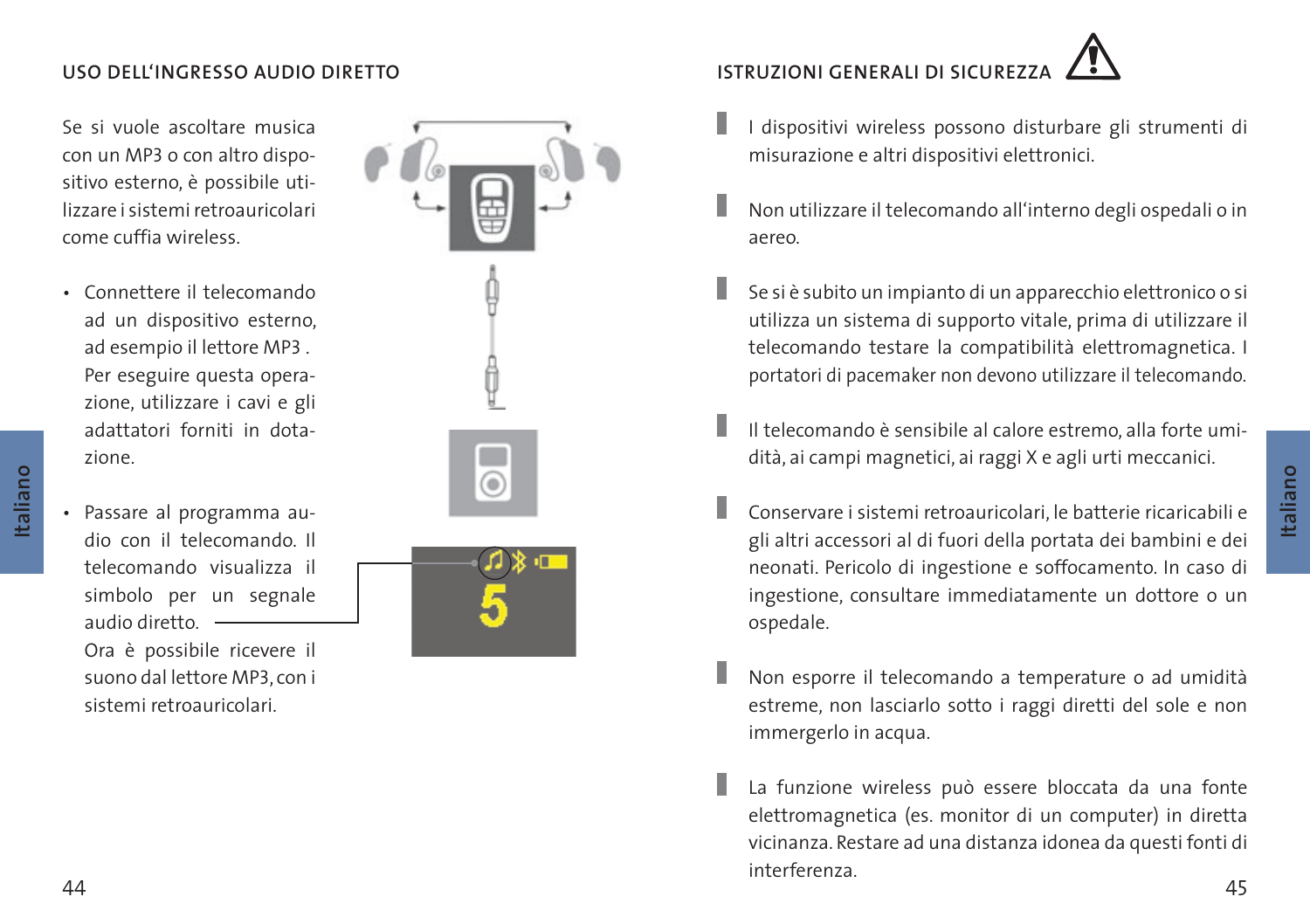- Se il sistema retroauricolare può essere controllato dal telecomando di un altra persona, portare il proprio telecomando ad un tecnico di sistemi retroauricolari di fiducia.
- Non utilizzare il telecomando in ambienti a rischio di esplosione (es. in presenza di mine).
- Pericolo di strangolamento se la fascetta resta impigliata ad esempio nelle parti in movimento di una macchina. Utilizzare quindi il telecomando solo con la fascetta di sicurezza (il gancio di sicurezza dovrebbe aprirsi nel caso in cui la fascetta restasse impigliata).
- Alcuni paesi impongono delle restrizioni per l'utilizzo di dispositivi di trasmissione radio. Per ulteriori informazioni rivolgersi al responsabile delle autorità locali.

## **ISTRUZIONI DI SICUREZZA PER ALL'ANDRE DE L'ALLE DE L'ALLE DE L'ALLE DE L'ALLE DE L'ALLE DE L'ALLE DE L'ALLE DE LE BATTERIE RICARICABILI**

 Pericolo di esplosione se le batterie ricaricabili non vengono gestite correttamente:

- Non mandare in cortocircuito le batterie ricaricabili.
- Non forare, deformare o aprire le batterie ricaricabili.
- Non inserire le batterie ricaricabili nel forno o sulla fiamma.
- Non immergere le batterie ricaricabili in acqua.
- Ricaricare le batterie ricaricabili ad una temperatura compresa tra gli 0 °C to 45 °C.
- Se il dispositivo non viene utilizzato per un periodo prolungato, togliere le batterie ricaricabili.

## **PULIZIA E CURA**

- Pulire il telecomando con un panno morbido.
- Non usare detergenti liquidi abrasivi con additivi aggressivi, quali acido citrico o ammoniaca.

## **NB**

Non immergere il telecomando in acqua. Non pulire il telecomando con alcol o

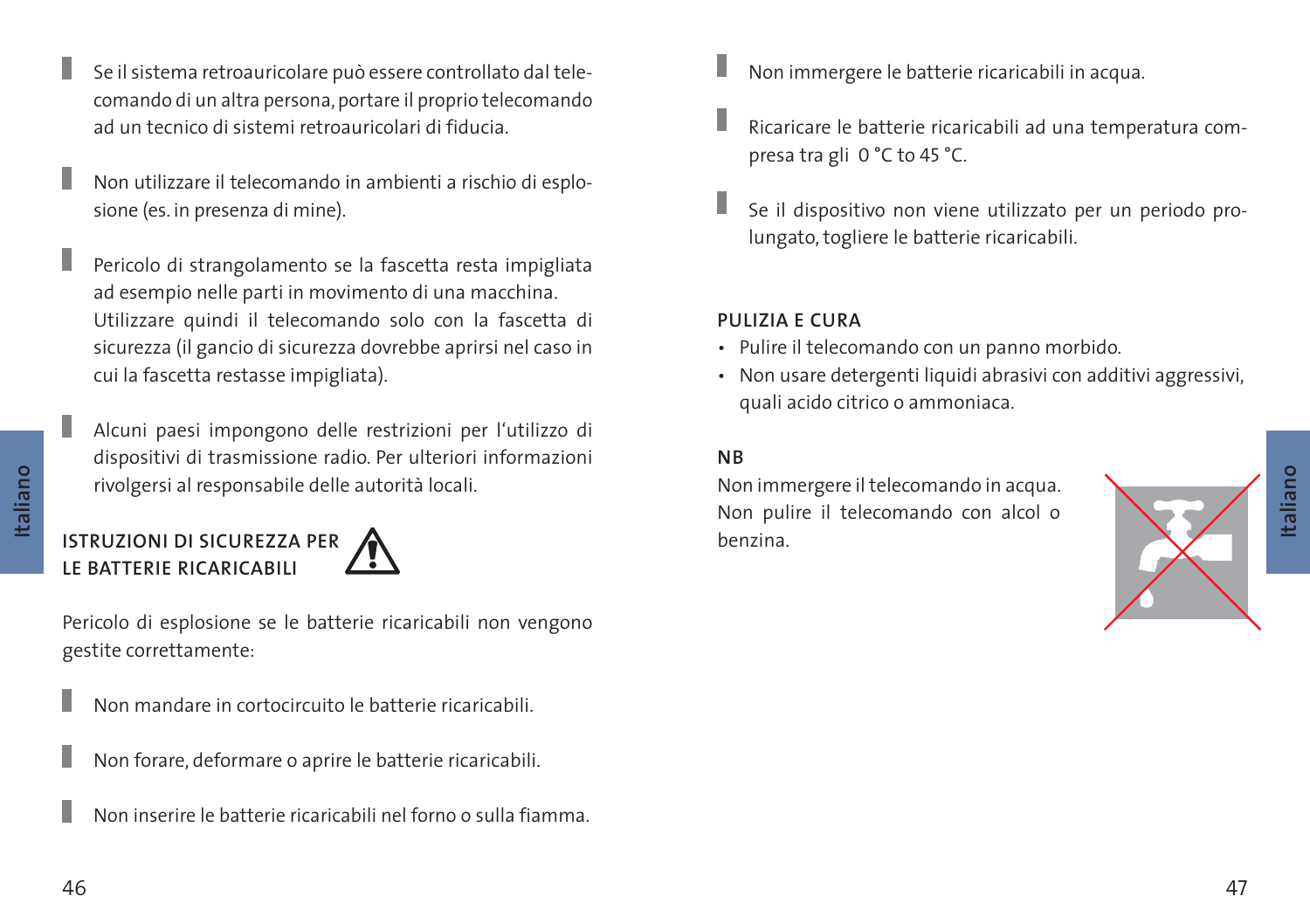## **1. CONDIZIONI D'ESERCIZIO**

 Temperatura ambientale per la ricarica: 0°C…+45°C Temperatura ambientale di esercizio:  $10^{\circ}$ C...+50°C

| Tensione di ingresso  | $100 - 240$ VAC |
|-----------------------|-----------------|
| Frequenza di ingresso | $50 - 60$ Hz    |
| Energia consumata     | 150 mA          |
| Tensione di uscita    | 5,0 VDC         |
| Corrente di ricarica  | 800 mA          |
|                       |                 |

## **3. MOBILE-CONNECT**

| Tensione di ingresso                     | 5 V                  |  |
|------------------------------------------|----------------------|--|
| Corrente di ricarica                     | 500 mA               |  |
| Tempo di ricarica                        | 4 h                  |  |
| Energia di trasmissione                  | 5 mW                 |  |
| Frequenza di trasmissione                | 3,28 MHz e Bluetooth |  |
| Durata di esercizio                      | 6h                   |  |
| BATTERIA RICARICABILE -                  |                      |  |
| BATTERIA RICARICABILE AGLI IONI DI LITIO |                      |  |
| Tensione di esercizio                    | 3.7V                 |  |
| Capacità                                 | 1000 mAh             |  |

## **4. MOBILE-STATION**

Tensione di ingresso 5,0 V Bluetooth Trasmissione Bluetooth Durata di esercizio 5 h

## **DATI TECNICI ISTRUZIONI PER LO SMALTIMENTO**

 All'interno dell'Unione Europea, gli accessori elencati sono conformi alla direttiva del Parlamento Europeo e del Consiglio 2002/96/CE del 27 gennaio 2003 sui rifiuti di apparecchiature elettriche ed elettroniche.

Successivamente modificata dalla direttiva 2003/108/CE (RAEE.)



 Non smaltire le batterie ricaricabili con i rifiuti domestici! Quando si esauriscono, si prega di restituire le batterie ricaricabili agli specialisti di sistemi retroauricolari per lo smaltimento. Per lo smaltimento del Mobile Connect Set, restituirlo al produttore (vedere l'indirizzo in fondo alla pagina).

# $\epsilon$

Con il marchio CE, Audio Service conferma la conformità con la direttiva europea 93/42/CEE sui dispositivi medici.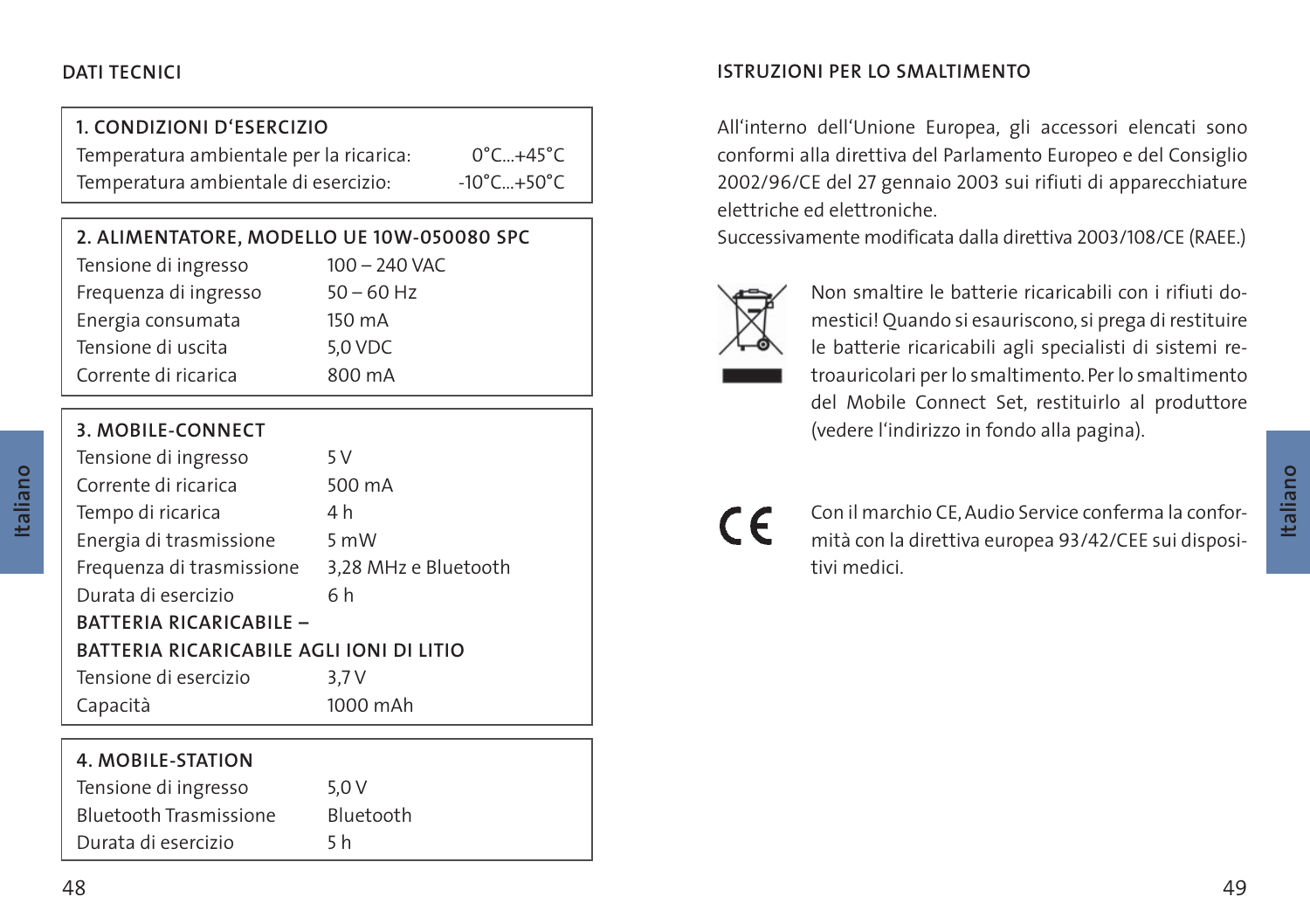In deze handleiding wordt een overzicht gegeven van de basisfuncties van het Mobile Package.

In situaties waarin u op akoestische signalen aangewezen bent (zoals in het verkeer, bij het bedienen van machines, enzovoort), mag u de hoorsystemen niet uitsluitend instellen op Wireless Audio Streaming (= Bluetooth-functie). Dat wil zeggen dat u de hoorsystemen niet als draadloze hoofdtelefoon mag gebruiken.

## **BEDIENINGSELEMENTEN**



- 1) Display
- 2) Programmakeuzetoetsen
- 3) Geluidsvolumetoetsen
- 4) Toetsen voor telefoonbediening
	- $\cdot$  Druk op  $\sim$  om een oproep te accepteren.
	- Druk op  $\bullet$  om een oproep te beëindigen of te weigeren.
- 5) Aan/Uit-knop
	- Houd  $-$  gedurende 5 seconden ingedrukt om de Mobile-Connect afstandsbediening in of uit te schakelen.
- 6) Microfoonopening
- 7) Toetsenvergrendeling
- 8) a) Weergavemodus
	- Kort de knop indrukken
	- b) Aan/Uit-knop voor afleesmodus hoorsystemen
		- Houd de afleesknop langer dan 5 seconden ingedrukt om uw hoorsystemen uit te schakelen.
		- Druk op een van de programmatoetsen om de afstandsbediening weer in te schakelen.
- 9) Knoppen voor hoge/lage tonen
	- Activering van de hoge tonenregeling is bij Bizz 1 hoorsystemen niet mogelijk
- 10) 2,5 mm stereobus
- 11) Bus voor oplaadsnoer
	- Sluit de afstandsbediening met het netsnoer op een stopcontact aan.
- 12) Draagkoord met veiligheidssluiting

**Nederlands**

Nederlands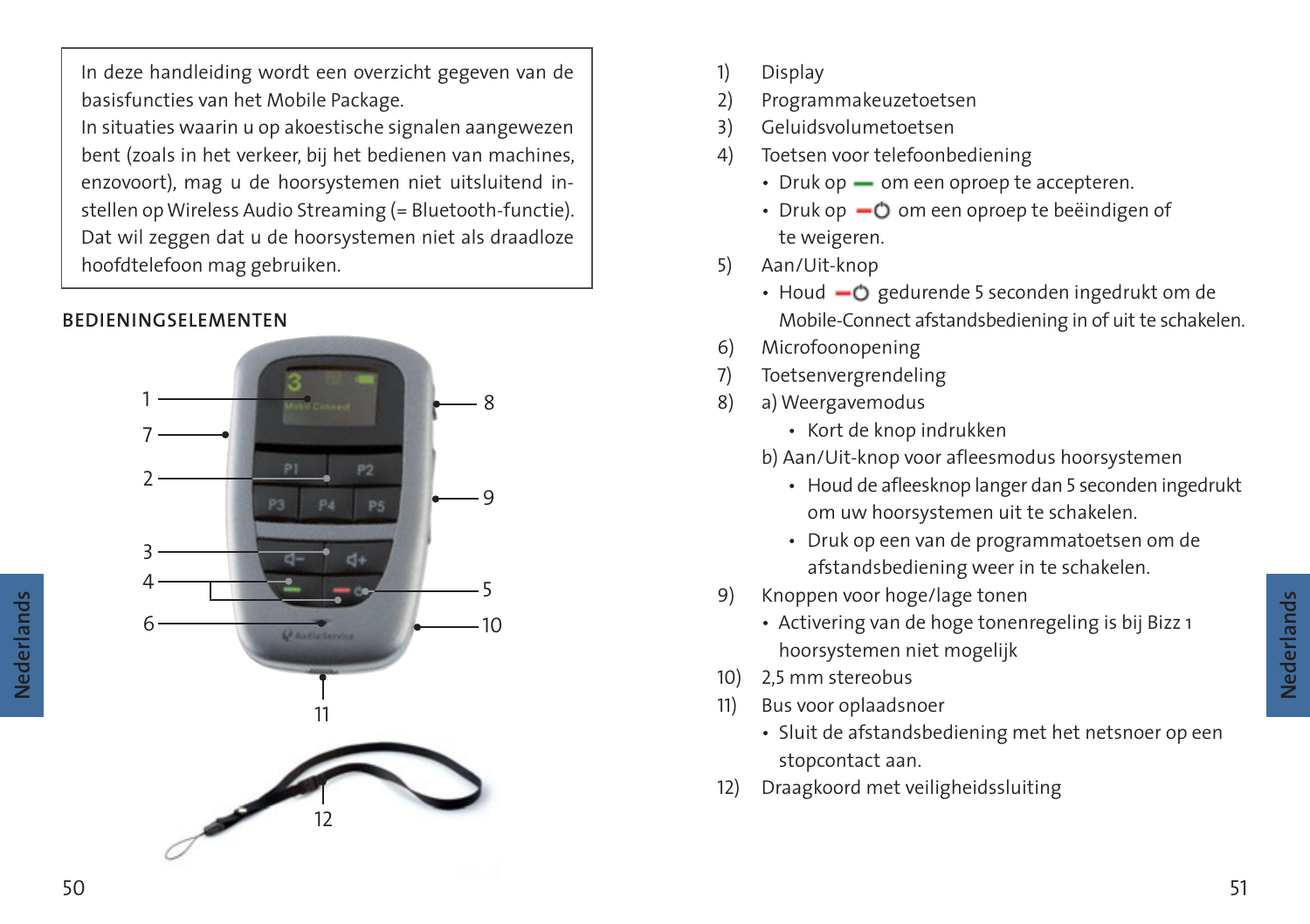| <b>SYMBOOL</b>                               |                                                                                                |
|----------------------------------------------|------------------------------------------------------------------------------------------------|
| 2                                            | Programma                                                                                      |
|                                              | De afstandsbediening is op de telefoon<br>aangesloten, maar niet geactiveerd                   |
| оf                                           | Bluetooth-verbinding is actief                                                                 |
| $\blacksquare$ vol                           | Accustatus van afstandsbediening                                                               |
| $\blacksquare$ leeg<br><b>Lu-I</b> laden     |                                                                                                |
|                                              | Volume verhogen / verlagen                                                                     |
|                                              | Hoge tonen versterken / dempen                                                                 |
|                                              | Toetsenvergrendeling is geactiveerd / gedeactiveerd                                            |
|                                              | Inkomende oproep                                                                               |
|                                              | Actieve oproep                                                                                 |
|                                              | Hoorsystemen zijn uitgeschakeld                                                                |
|                                              | Fout                                                                                           |
| $\boxed{\mathbb{Z}/[\mathbb{Z}]/\mathbb{Z}}$ | Bluetooth-audiosignaal zoeken/<br>Bluetooth-audiosignaal actief/<br>direct audiosignaal actief |
| <b>AFLEESSYMBOOL</b>                         |                                                                                                |
|                                              |                                                                                                |

# **ALL AR**

基型

 Accu- of batterijstatus van linker- en rechterhoorsysteem Klank en volume van hoorsystemen

## **DRAGEN/POSITIE VAN AFSTANDSBEDIENING**





Bij telefoneren:

## **TELEFONEREN**

 Wanneer u de afstandsbediening voor het eerst gebruikt om te telefoneren, moet u:

- de Bluetooth-functie van de telefoon activeren;
- een verbinding tussen de telefoon en de afstandsbedie ning tot stand brengen.

## **EEN VERBINDING TOT STAND BRENGEN**

## **1) ZOEK EN ACTIVEER DE BLUETOOTH-INSTELLINGEN VAN DE TELEFOON.**

 Zoek en activeer de Bluetooth-instellingen van de telefoon. Activeer de Bluetooth-functie van uw telefoon. (Raadpleeg de gebruiksaanwijzing bij uw telefoon om na te gaan waar deze functie zich bevindt.) Nadat u deze functie hebt geactiveerd, wordt op het display van de telefoon een Bluetoothsymbool weergegeven.

## **2) ZOEK DE FUNCTIE "APPARATEN IDENTIFICEREN" VAN DE TELEFOON.**

Zoek op de telefoon de menuoptie "Apparaten identificeren". De naam van de optie kan per telefoonmerk enigszins verschillen. Lees eerst de informatie onder punt 3) voordat u de functie "Apparaten identificeren" van de telefoon activeert.

## **3) ACTIVEER DE VERBINDUNGSMODUS VAN MOBILE-CONNECT.**

Als u de verbindingsmodus van Mobile-Connect wilt activeren, moet u de toets  $\longrightarrow$  van uw afstandsbediening gedurende ongveer 7 seconden ingedrukt houden.

**Nederlands**

Nederlands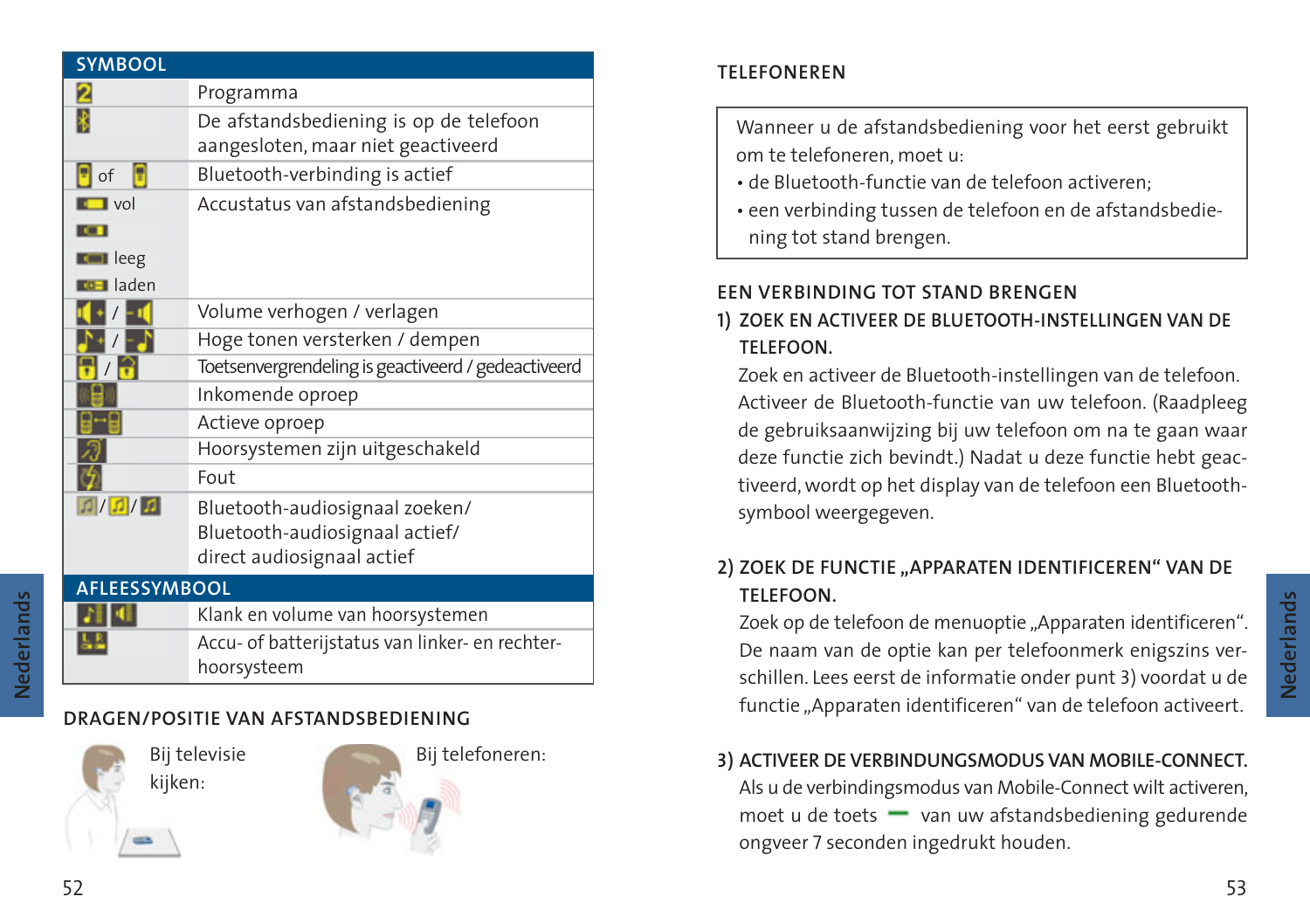De verbindingsmodus van de afstandsbediening wordt ingeschakeld. U hebt vervolgens 2 minuten de tijd om het verbindingsproces op de telefoon af te sluiten.



## **4) ACTIVEER DE ZOEKFUNCTIE VAN UW TELEFOON.**

 Als het goed is, vindt de telefoon een apparaat met de naam "HI Remote". Dat is de afstandsbediening. Kies "HI Remote" om een verbinding tussen de telefoon en de afstandsbediening tot stand te brengen. U wordt gevraagd om op de telefoon uw PIN-code in te voeren. Voer de **PIN-code "0000"** in. (Als dit bij uw telefoon vereist is, bevestigt u voor de verbinding de instellingen "beveiligd" en "altijd automatisch tot stand brengen".) Wanneer het tot stand brengen van de verbinding mislukt, herhaalt u de voorgaande stappen vanaf punt 3 .

## **TELEFONEREN**

54

**Nederlands**

Nederlands

- $\cdot$  Druk op  $\rightarrow$  op de afstandsbediening om een oproep te accepteren.
- Spreek in de microfoon van de afstandsbediening.
- Druk op  $-\bullet$  op de afstandsbe diening om een oproep te beëin digen. De hoorsystemen schakelen automatisch over naar het juiste hoorprogramma.
- Druk op  $-$  O op de afstandbediening om een oproep te weigeren.



## **MOBILE-STATION (ZENDER)**

- 1) Aan/Uit-knop
- 2) Volumeregeling
- 3) Bus voor voedingskabel
- <sup>4</sup>) 2,5 mm stereobus 5) LED
- 



## **AUDIOSIGNAAL VAN EXTERN APPARAAT ONTVANGEN**

- Verbind het Mobile-Station met het gewenste apparaat, bijvoorbeeld een televisie. Gebruik daarvoor de bijgel verde voedingskabel en adapter. (Zie afbeelding.)
- Schakel met de afstandsbe diening over naar het audio programma.

 Als de blauwe led continu brandt, is de Bluetooth-ver binding tot stand gebracht. U kunt nu met de hoorsys temen naar het audiosignaal van het externe apparaat luisteren.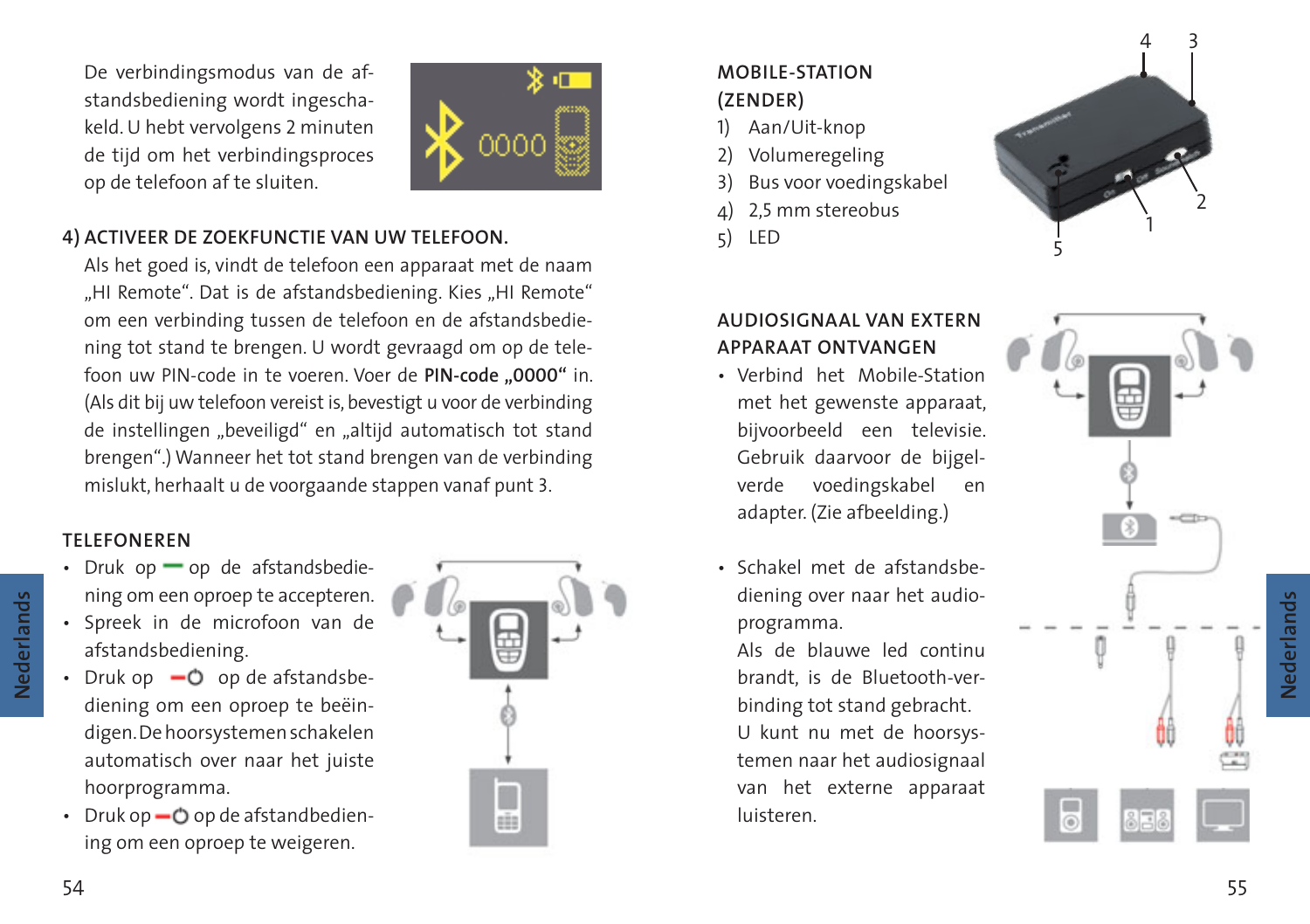## **DIRECTE AUDIO-INGANG GEBRUIKEN**

 Wanneer u muziek afspeelt op een MP3-speler of op een ander extern apparaat, kunt u uw hoorsystemen als draadloze hoofdtelefoon gebruiken.

- Breng een verbinding tot stand tussen de afstands bediening en een extern apparaat, bijvoorbeeld uw MP3-speler. Gebruik daar voor de bijgeleverde voe dingskabel en adapter.
- Schakel met de afstands bediening over naar het audioprogramma. De af standsbediening toont het symbool voor een direct audiosignaal.

 U kunt nu met de hoor systemen het audiosignaal van de MP3-speler ont vangen.



# **ALGEMENE VEILIGHEIDSINSTRUCT**

- Draadloze apparaten kunnen storingen in meetinstrumenten en elektronische apparaten veroorzaken.
- Schakel de afstandsbediening uit wanneer u zich in een ziekenhuis of het vliegtuig bevindt.
- Mocht u de afstandsbediening willen gebruiken in combinatie met een elektronisch implantaat of in de buurt van een levensinstandhoudingssysteem (bijvoorbeeld voor hartbewaking), laat dan eerst nagaan of deze apparaten door de afstandsbediening kunnen worden gestoord. Gebruik de afstandsbediening niet als u een pacemaker draagt.
- De afstandsbediening is gevoelig voor extreme hitte, hoge luchtvochtigheid, sterke magnetische velden, röntgenstraling en mechanische belasting.
- Houd de hoorsystemen, accu's en overige accessoires buiten het bereik van zuigelingen en kleine kinderen om te voorkomen dat zij zich erin verslikken en stikken. Ga direct naar uw huisarts of het ziekenhuis wanneer een kind iets heeft ingeslikt.
	- Stel de afstandsbediening niet bloot aan extreme temperaturen, fel zonlicht of een hoge luchtvochtigheid en bescherm deze tegen vocht.

**Nederlands**

Nederlands

**Nederlands**

Nederlands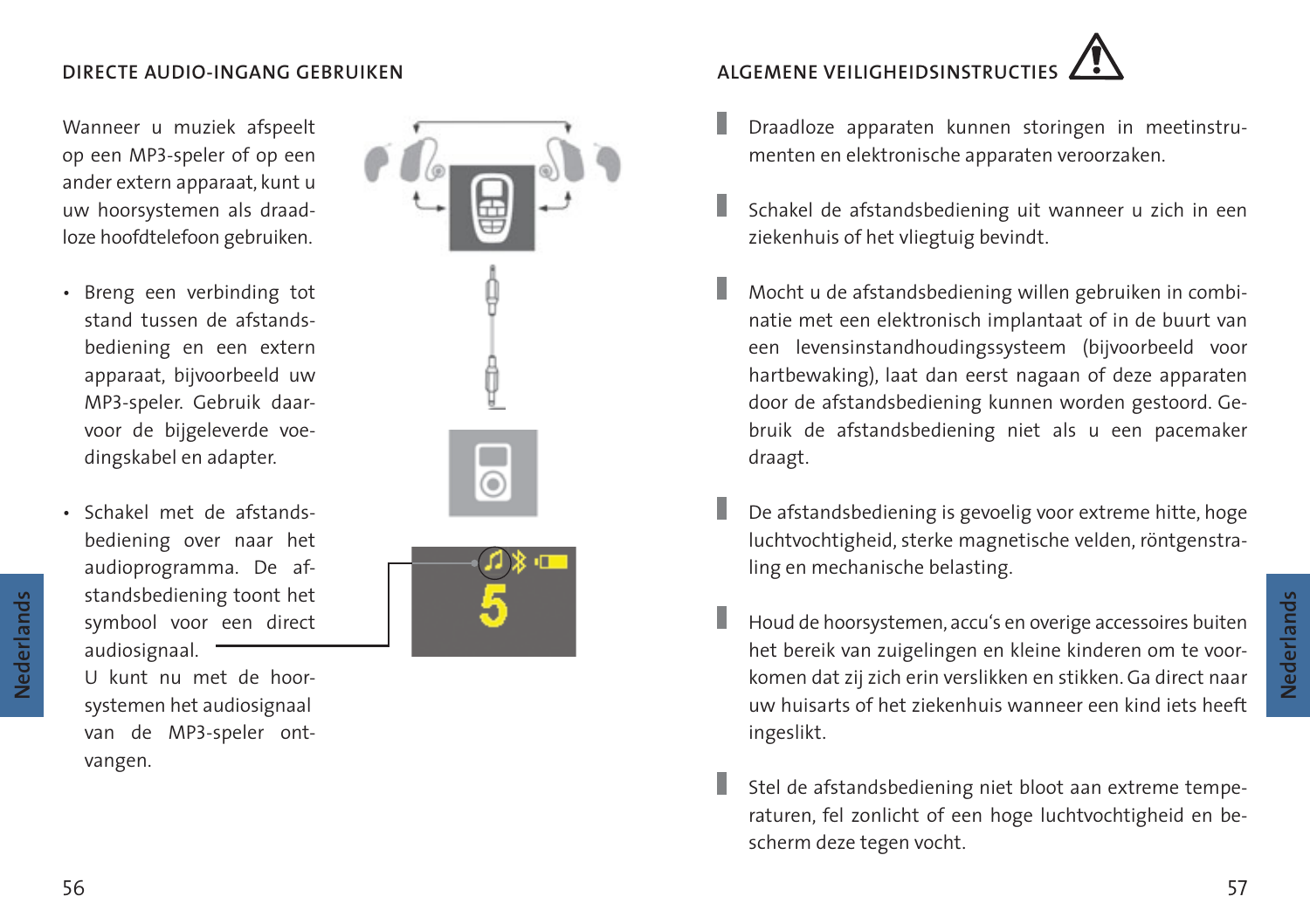58 $8<sup>8</sup>$ 

Nederlands **Nederlands**

- De nabijheid van elektromagnetische stralingsbronnen (zoals een computermonitor) kan een negatieve invloed hebben op de wireless functie. Bewaar daarom voldoende afstand tot dergelijke storingsbronnen.
- Wanneer uw hoorsysteem kan worden bediend met de afstandsbediening van een andere persoon, neemt u contact op met uw audicien.
- ı Gebruik de afstandsbediening niet in omgevingen met explosiegevaar (bijvoorbeeld mijnbouw).
- Draag de afstandsbediening niet in een industriële omgeving om letsel en wurging te voorkomen bij het verstrikt raken van het draagkoord in een machine. Gebruik de afstandsbediening daarom alleen met het veiligheidsdraagkoord. (De veiligheidssluiting moet losgaan wanneer het draagkoord verstrikt raakt.)
- Nederlands **Nederlands**
	- In bepaalde landen gelden beperkingen voor het gebruik van apparatuur met overdracht via radiogolven. Raadpleeg voor nadere informatie de verantwoordelijke lokale instanties.

# **VEILIGHEIDSINSTRUCTIES VOOR ACC**

Explosiegevaar bij onjuist gebruik van accu's:

- Vermijd kortsluiting van de accu's.
- Zorg dat de accu's niet geperforeerd of vervormd raken en open deze niet.
- Leg de accu's niet in de oven of in open vuur.
- Dompel accu's niet onder.
- Laad accu's op bij een omgevingstemperatuur van 0 °C tot 45 °C.
- Haal de accu's uit het apparaat wanneer u dit gedurende langere tijd niet gebruikt.

## **REINIGING EN ONDERHOUD**

- Reinig de afstandsbediening met een zachte doek.
- Gebruik geen vloeibare schuurmiddelen met agressieve bestanddelen zoals citroenzuur of ammoniak.

## **OPMERKING**

 Houd de afstandsbediening niet onder water. Reinig de afstandsbediening niet met alcohol of benzine.

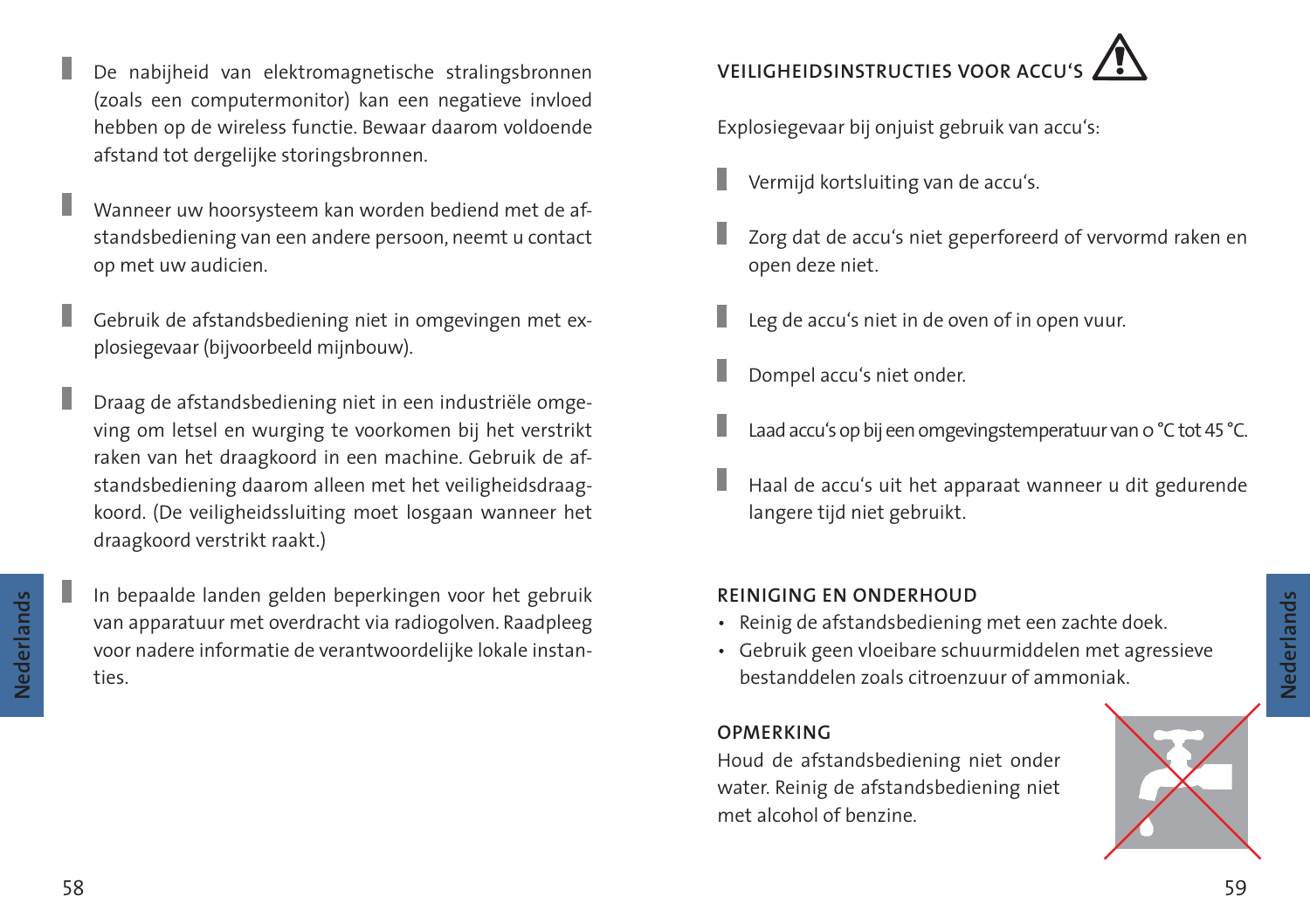## **1. VOORSCHRIFTEN VOOR GEBRUIK**

 Omgevingstemperatuur bij opladen: 0°C…+45°C Omgevingstemperatuur bij gebruik: - 10°C...+50°C

## **2. ADAPTER: TYPE UE 10W-050080 SPC**

| Ingangsspanning   | $100 - 240$ VAC |
|-------------------|-----------------|
| Ingangsfrequentie | $50 - 60$ Hz    |
| Stroomverbruik    | 150 mA          |
| Uitgangsspanning  | 5,0 VDC         |
| Laadstroom        | 800 mA          |

## **3. MOBILE-CONNECT**

| Ingangsspanning | 5 V                   |
|-----------------|-----------------------|
| Laadstroom      | 500 mA                |
| Oplaadduur      | 4 uur                 |
| Zendvermogen    | 5 mW                  |
| Zendfrequentie  | 3,28 MHz en Bluetooth |
| Werkingsperiode | 6 uur                 |
|                 |                       |

## **ACCU – LI-ION ACCU**

 Bedrijfsspanning 3,7 V Capaciteit 1000 mAh

| 4. MOBILE-STATION |           |
|-------------------|-----------|
| Ingangsspanning   | 5.0V      |
| Overdracht        | Bluetooth |
| Werkingsperiode   | 5 h       |

## **TECHNISCHE GEGEVENS INSTRUCTIES VOOR WEGWERPEN**

 In de Europese Unie voldoen de beschreven accessoires aan richtlijn 2002/96/EG voor oude elektrische en elektronische apparatuur van het Europees Parlement en de Europese Raad van 27 januari 2003.

Deze is onlangs gewijzigd door richtlijn 2003/108/EG (WEEE).



 Gooi accu's nooit bij het huisvuil! Lever verbruikte accu's in bij uw audicien, zodat deze op verantwoorde wijze kunnen worden verwerkt. Zend het Mobile Package terug naar de fabrikant (zie achterzijde voor adres), zodat dit op verantwoorde wijze kan worden verwerkt.

 Met de CE-aanduiding bevestigt Audio Service dat apparatuur voldoet aan de Europese richtlijn 93/42/ EWG voor medische producten.

**Nederlands**

Nederlands